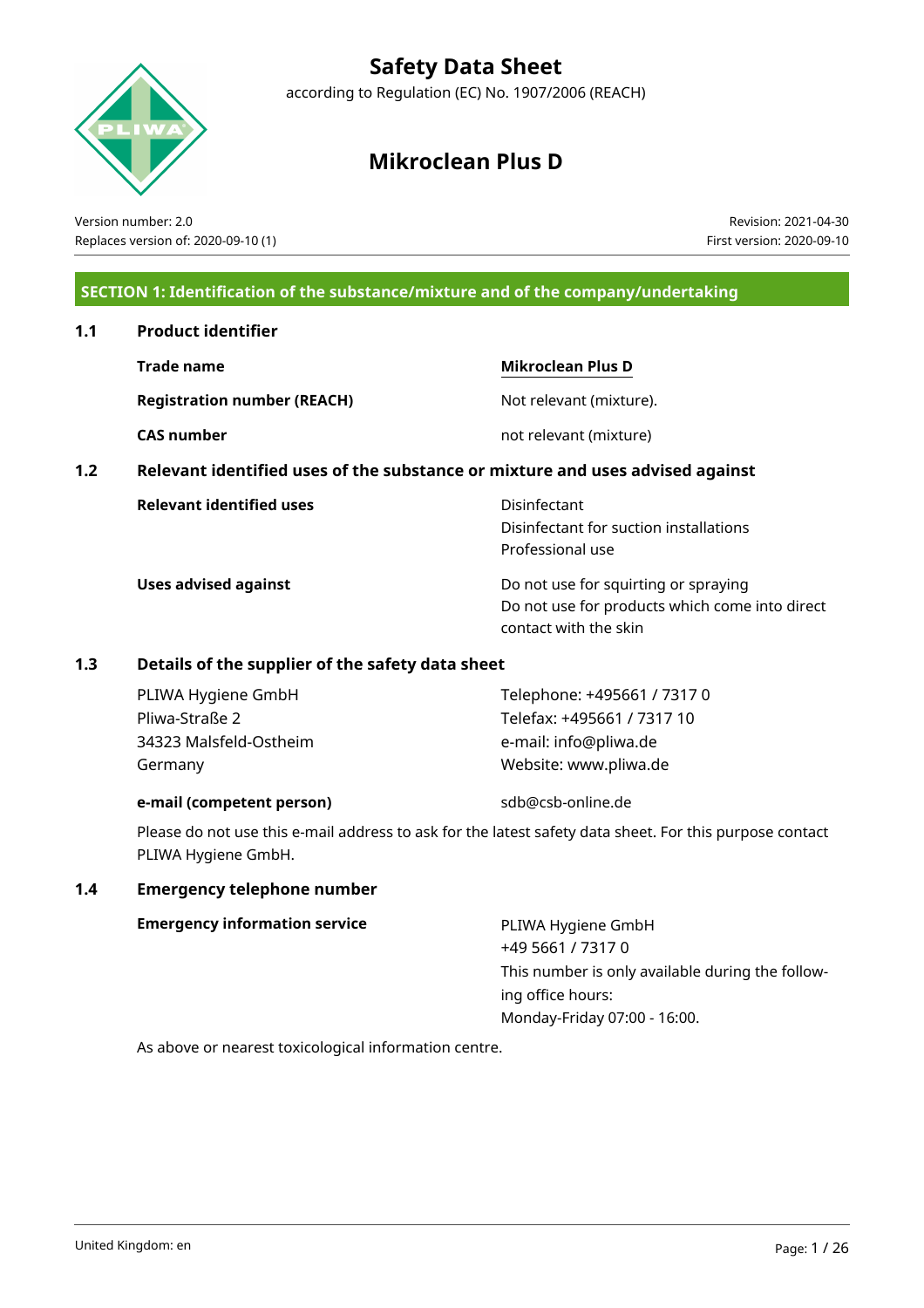## **SECTION 2: Hazards identification**

## **2.1 Classification of the substance or mixture**

## **Classification according to Regulation (EC) No 1272/2008 (CLP)**

| <b>Classification</b> |                                                                                      |                 |                                     |                              |  |  |  |  |  |
|-----------------------|--------------------------------------------------------------------------------------|-----------------|-------------------------------------|------------------------------|--|--|--|--|--|
| <b>Section</b>        | <b>Hazard class</b>                                                                  | <b>Category</b> | <b>Hazard class and</b><br>category | <b>Hazard state-</b><br>ment |  |  |  |  |  |
| 3.2                   | skin corrosion/irritation                                                            |                 | Skin Corr. 1                        | H314                         |  |  |  |  |  |
| 3.3                   | serious eye damage/eye irritation                                                    |                 | Eye Dam. 1                          | H318                         |  |  |  |  |  |
| 3.8R                  | specific target organ toxicity - single expos-<br>ure (respiratory tract irritation) | 3               | STOT SE 3                           | H335                         |  |  |  |  |  |
| 4.1A                  | hazardous to the aquatic environment - acute<br>hazard                               |                 | Aquatic Acute 1                     | H400                         |  |  |  |  |  |
| 4.1C                  | hazardous to the aquatic environment -<br>chronic hazard                             | C               | <b>Aquatic Chronic 2</b>            | H411                         |  |  |  |  |  |

For full text of abbreviations: see SECTION 16

#### **The most important adverse physicochemical, human health and environmental effects**

Skin corrosion produces an irreversible damage to the skin; namely, visible necrosis through the epidermis and into the dermis.

Spillage and fire water can cause pollution of watercourses.

## **2.2 Label elements**

## **Labelling according to Regulation (EC) No 1272/2008 (CLP)**

**Signal word** danger

**Pictograms**

**GHS05, GHS07,**





## **Hazard statements**

| H314 | Causes severe skin burns and eye damage.              |
|------|-------------------------------------------------------|
| H335 | May cause respiratory irritation.                     |
| H410 | Very toxic to aquatic life with long lasting effects. |

## **Precautionary statements**

| P260           | Do not breathe mist/vapours/spray.                                               |
|----------------|----------------------------------------------------------------------------------|
| <b>P280</b>    | Wear protective gloves/protective clothing/eye protection/face protection.       |
| P301+P330+P331 | IF SWALLOWED: rinse mouth. Do NOT induce vomiting.                               |
| P303+P361+P353 | IF ON SKIN (or hair): Take off immediately all contaminated clothing. Rinse skin |
|                | with water or shower.                                                            |
| P304+P340      | IF INHALED: Remove person to fresh air and keep comfortable for breathing.       |
|                |                                                                                  |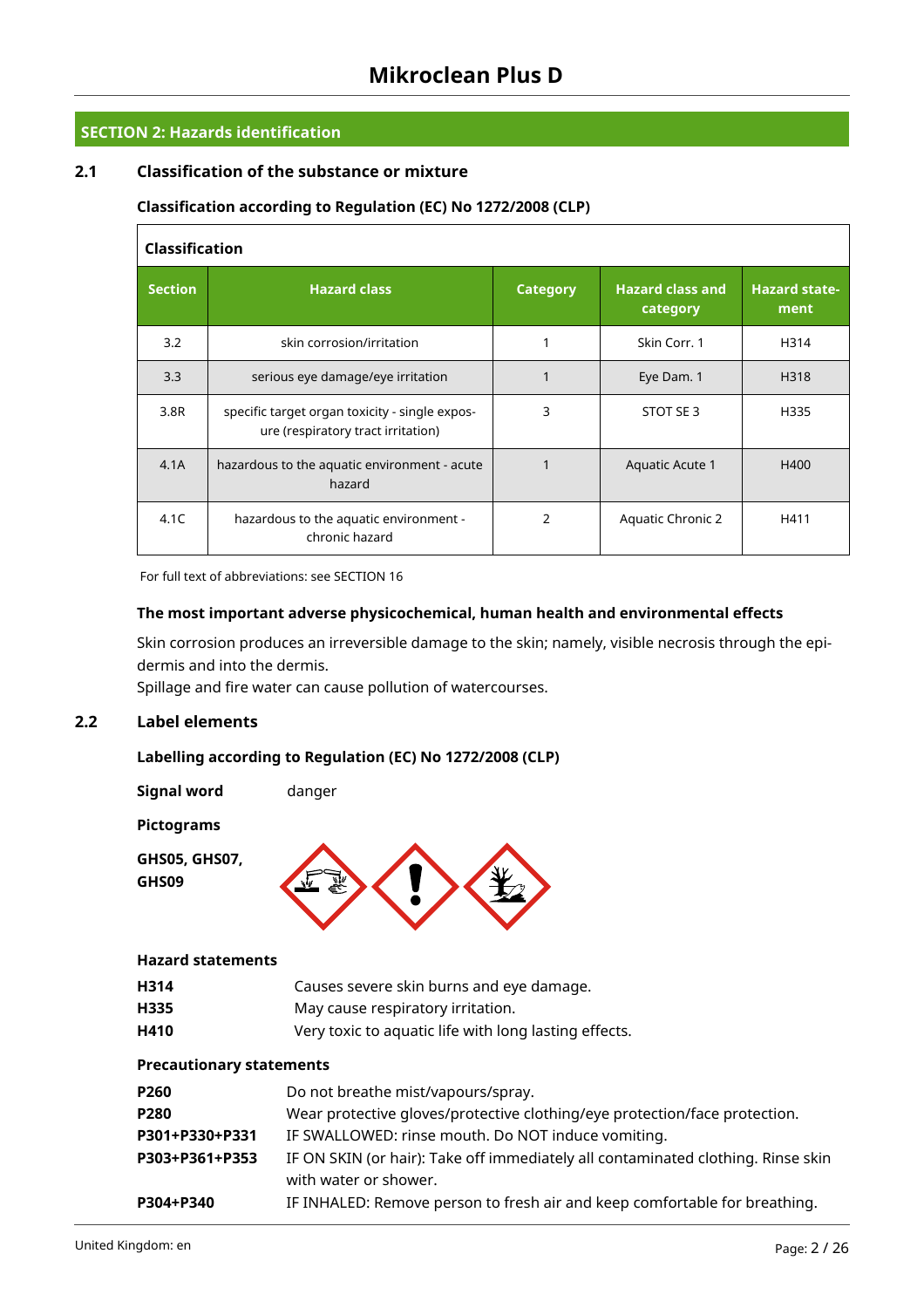## **Precautionary statements**

| P305+P351+P338 | IF IN EYES: Rinse cautiously with water for several minutes. Remove contact                              |
|----------------|----------------------------------------------------------------------------------------------------------|
|                | lenses, if present and easy to do. Continue rinsing.                                                     |
| <b>P310</b>    | Immediately call a POISON CENTER/doctor.                                                                 |
| P403+P233      | Store in a well-ventilated place. Keep container tightly closed.                                         |
| <b>P501</b>    | Dispose of contents/container in accordance with local/regional/national/interna-<br>tional regulations. |

#### **Hazardous ingredients for labelling** 2-aminoethanol

quaternary ammonium compounds, benzyl-C12- 16-alkyldimethyl, chlorides

#### **2.3 Other hazards**

This material is combustible, but will not ignite readily.

#### **Results of PBT and vPvB assessment**

This mixture does not contain any substances that are assessed to be a PBT or a vPvB.

## **SECTION 3: Composition/information on ingredients**

## **3.1 Substances**

Not relevant (mixture).

## **3.2 Mixtures**

#### **Description of the mixture**

| <b>Hazardous ingredients</b> |                                                                                                                      |           |                                                                                                                                                                |                   |                        |  |  |  |  |  |
|------------------------------|----------------------------------------------------------------------------------------------------------------------|-----------|----------------------------------------------------------------------------------------------------------------------------------------------------------------|-------------------|------------------------|--|--|--|--|--|
| <b>Name of substance</b>     | <b>Identifier</b>                                                                                                    | Wt%       | <b>Classification acc. to</b><br><b>GHS</b>                                                                                                                    | <b>Pictograms</b> | <b>Notes</b>           |  |  |  |  |  |
| 2-aminoethanol               | CAS No<br>141-43-5<br>EC No<br>205-483-3<br>Index No<br>603-030-00-8<br>REACH Reg. No<br>01-2119486455-<br>$28  xxx$ | $10 - 25$ | Acute Tox. 4 / H302<br>Acute Tox. 4 / H312<br>Acute Tox. 4 / H332<br>Skin Corr. 1B / H314<br>Eye Dam. 1 / H318<br>STOT SE 3 / H335<br>Aquatic Chronic 3 / H412 |                   | GHS-HC<br><b>IOELV</b> |  |  |  |  |  |
| propan-2-ol                  | CAS No<br>$67 - 63 - 0$<br>EC No<br>200-661-7<br>Index No<br>603-117-00-0                                            | $5 - 10$  | Flam. Liq. 2 / H225<br>Eye Irrit. 2 / H319<br><b>STOT SE 3 / H336</b>                                                                                          |                   | GHS-HC                 |  |  |  |  |  |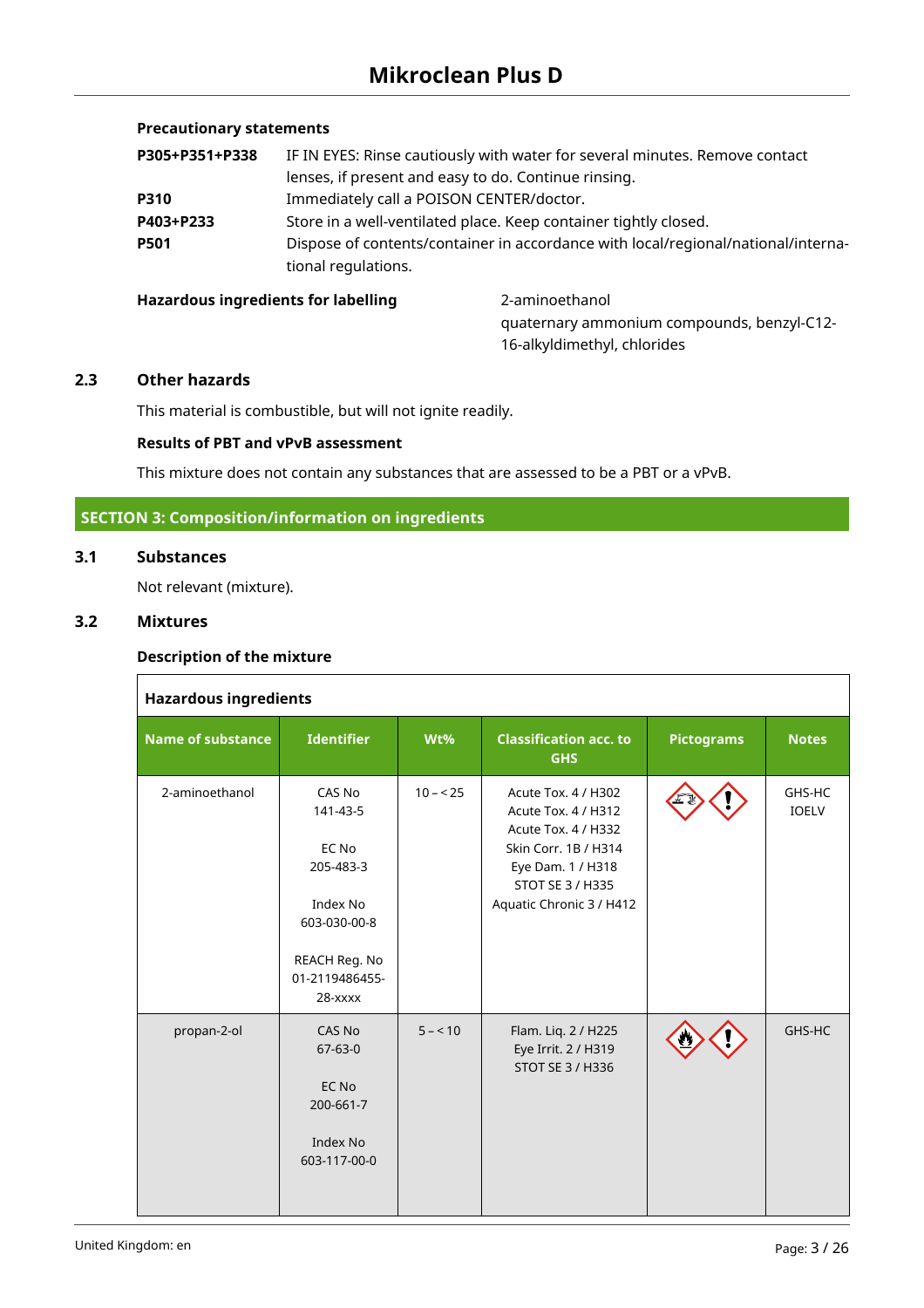| <b>Hazardous ingredients</b>                                                              |                                                                                                                     |         |                                                                                                                        |                   |              |  |  |  |  |
|-------------------------------------------------------------------------------------------|---------------------------------------------------------------------------------------------------------------------|---------|------------------------------------------------------------------------------------------------------------------------|-------------------|--------------|--|--|--|--|
| <b>Name of substance</b>                                                                  | <b>Identifier</b>                                                                                                   | Wt%     | <b>Classification acc. to</b><br><b>GHS</b>                                                                            | <b>Pictograms</b> | <b>Notes</b> |  |  |  |  |
| quaternary ammoni-<br>um compounds, ben-<br>zyl-C12-16-al-<br>kyldimethyl, chlor-<br>ides | CAS No<br>68424-85-1<br>EC No<br>270-325-2<br>939-253-5                                                             | $1 - 5$ | Acute Tox. 4 / H302<br>Skin Corr. 1B / H314<br>Eye Dam. 1 / H318<br>Aquatic Acute 1 / H400<br>Aquatic Chronic 1 / H410 |                   |              |  |  |  |  |
| trisodium nitrilotri-<br>acetate                                                          | CAS No<br>5064-31-3<br>EC No<br>225-768-6<br>Index No<br>607-620-00-6<br>REACH Reg. No<br>01-2119519239-<br>36-xxxx | $1 - 5$ | Acute Tox. 4 / H302<br>Eye Irrit. 2 / H319<br>Carc. 2 / H351                                                           |                   | GHS-HC       |  |  |  |  |

## **Notes**

GHS-HC: Harmonised classification (the classification of the substance corresponds to the entry in the list according to 1272/2008/EC, Annex VI)

IOELV: Substance with a community indicative occupational exposure limit value

| <b>Name of substance</b>                                                          | <b>Specific Conc. Limits</b> | <b>M-Factors</b>             | <b>ATE</b>                                           | <b>Exposure route</b>                |
|-----------------------------------------------------------------------------------|------------------------------|------------------------------|------------------------------------------------------|--------------------------------------|
| 2-aminoethanol                                                                    | STOT SE 3; H335: $C \ge 5$ % |                              | 1,089 $mg/_{ka}$<br>1,010 $mg/_{kq}$<br>11 $mg/1/4h$ | oral<br>dermal<br>inhalation: vapour |
| propan-2-ol                                                                       |                              |                              |                                                      | inhalation: vapour                   |
| quaternary ammonium<br>compounds, benzyl-C12-<br>16-alkyldimethyl, chlor-<br>ides |                              | M-factor<br>$(acute) = 10.0$ | 344 $mg/kq$                                          | oral                                 |
| trisodium nitrilotriacet-<br>ate                                                  | Carc. 2; H351: C ≥ 5 %       |                              | 1,740 $mg/_{kq}$                                     | oral                                 |

## **SECTION 4: First aid measures**

## **4.1 Description of first aid measures**

## **General notes**

Take off immediately all contaminated clothing. In all cases of doubt, or when symptoms persist, seek medical advice.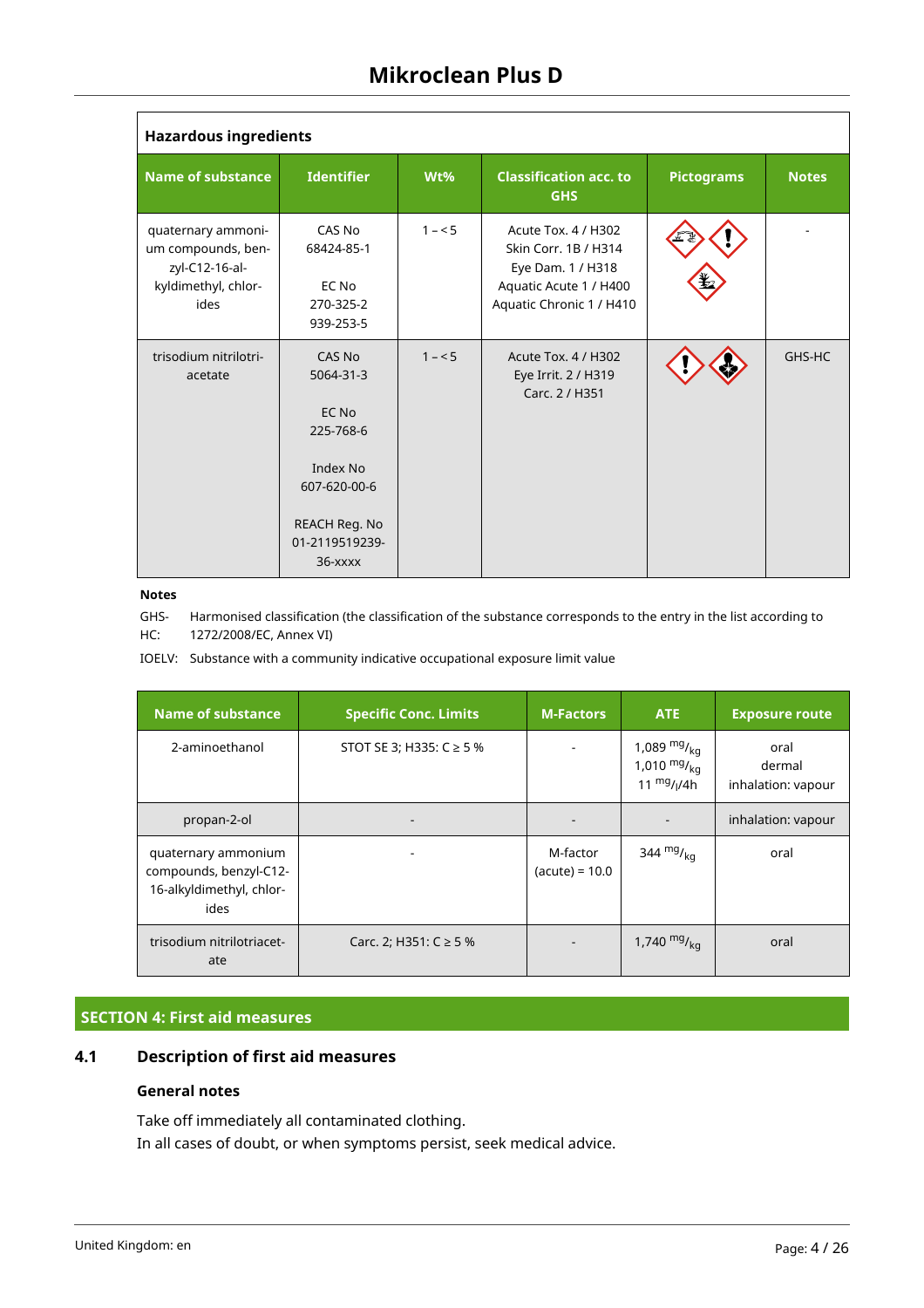## **Following inhalation**

Provide fresh air. In case of respiratory tract irritation, consult a physician.

#### **Following skin contact**

After contact with skin, wash immediately with plenty of water. Call a physician immediately. Causes poorly healing wounds.

## **Following eye contact**

Rinse cautiously with water for several minutes. Remove contact lenses, if present and easy to do. Continue rinsing. Immediately call a doctor.

#### **Following ingestion**

Rinse mouth. Do not induce vomiting. Get medical advice/attention if you feel unwell.

## **Notes for the doctor**

None.

## **4.2 Most important symptoms and effects, both acute and delayed**

Cough, pain, choking, and breathing difficulties.

# **4.3 Indication of any immediate medical attention and special treatment needed**

None.

## **SECTION 5: Firefighting measures**

## **5.1 Extinguishing media**

## **Suitable extinguishing media**

water spray, alcohol resistant foam, fire extinguishing powder, carbon dioxide (CO2)

## **Unsuitable extinguishing media**

water jet

## **5.2 Special hazards arising from the substance or mixture**

Hazardous decomposition products: Section 10.

## **Hazardous combustion products**

nitrogen oxides (NOx), carbon monoxide (CO), carbon dioxide (CO2)

## **5.3 Advice for firefighters**

In case of fire and/or explosion do not breathe fumes. Co-ordinate firefighting measures to the fire surroundings. Do not allow firefighting water to enter drains or water courses. Collect contaminated firefighting water separately. Fight fire with normal precautions from a reasonable distance.

## **Special protective equipment for firefighters**

self-contained breathing apparatus (EN 133)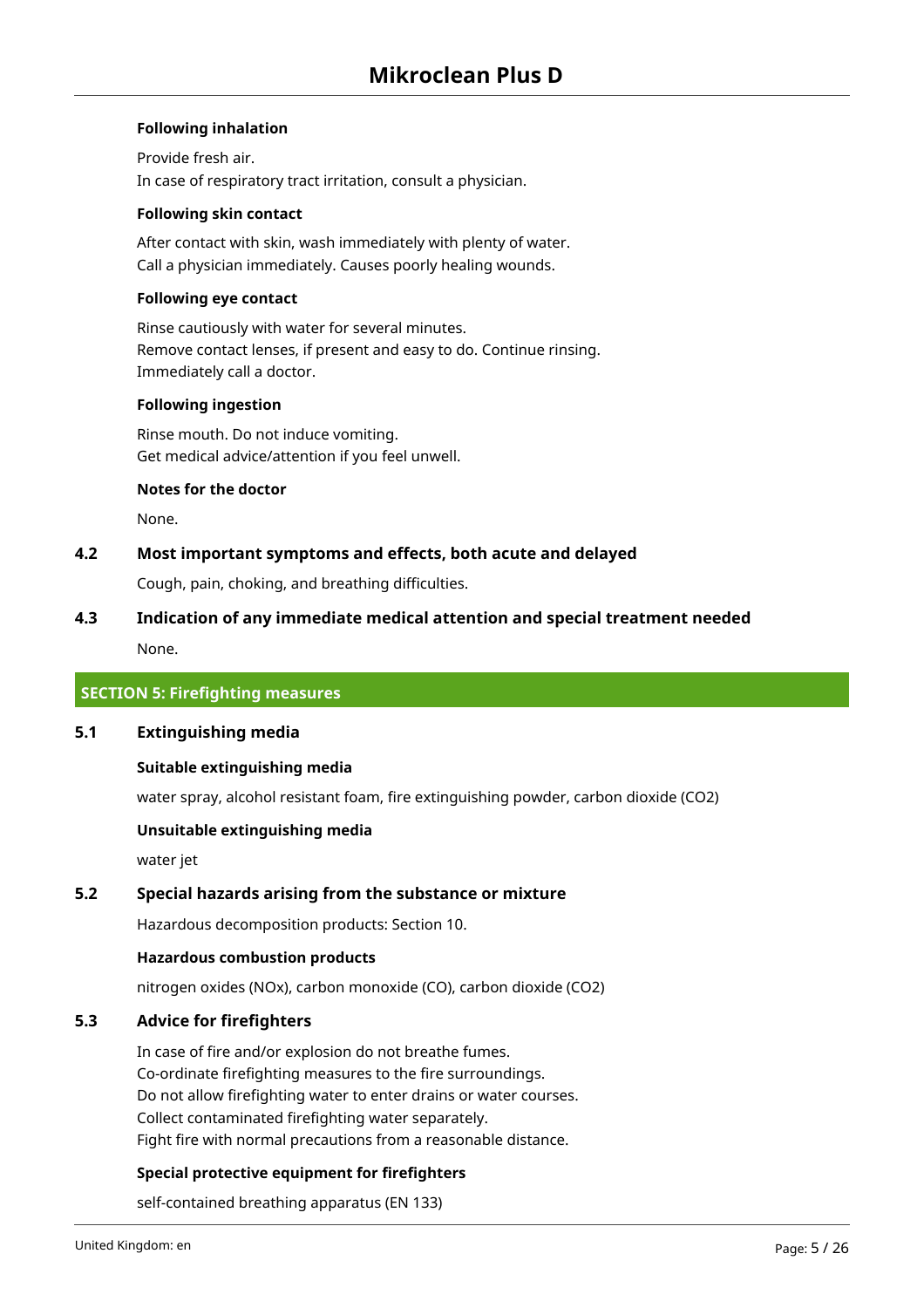## **SECTION 6: Accidental release measures**

## **6.1 Personal precautions, protective equipment and emergency procedures**

#### **For non-emergency personnel**

Remove persons to safety. Ventilate affected area. Do not get in eyes, on skin, or on clothing. Do not breathe vapour/spray. Special danger of slipping by leaking/spilling product.

Wearing of suitable protective equipment (including personal protective equipment referred to under Section 8 of the safety data sheet) to prevent any contamination of skin, eyes and personal clothing.

## **For emergency responders**

Wear breathing apparatus if exposed to vapours/dust/spray/gases.

## **6.2 Environmental precautions**

Keep away from drains, surface and ground water. Retain contaminated washing water and dispose of it. If substance has entered a water course or sewer, inform the responsible authority.

## **6.3 Methods and material for containment and cleaning up**

#### **Advice on how to clean up a spill**

Collect spillage. Absorbent material (e.g. sand, diatomaceous earth, acid binder, universal binder, sawdust, etc.).

## **Appropriate containment techniques**

Use of adsorbent materials.

## **Other information relating to spills and releases**

Place in appropriate containers for disposal. Ventilate affected area.

## **6.4 Reference to other sections**

Hazardous combustion products: see section 5. Personal protective equipment: see section 8. Incompatible materials: see section 10. Disposal considerations: see section 13.

## **SECTION 7: Handling and storage**

## **7.1 Precautions for safe handling**

#### **Measures to prevent fire as well as aerosol and dust generation**

Use local and general ventilation. Keep away from sources of ignition - No smoking.

#### **Handling of incompatible substances or mixtures**

Do not mix with acids.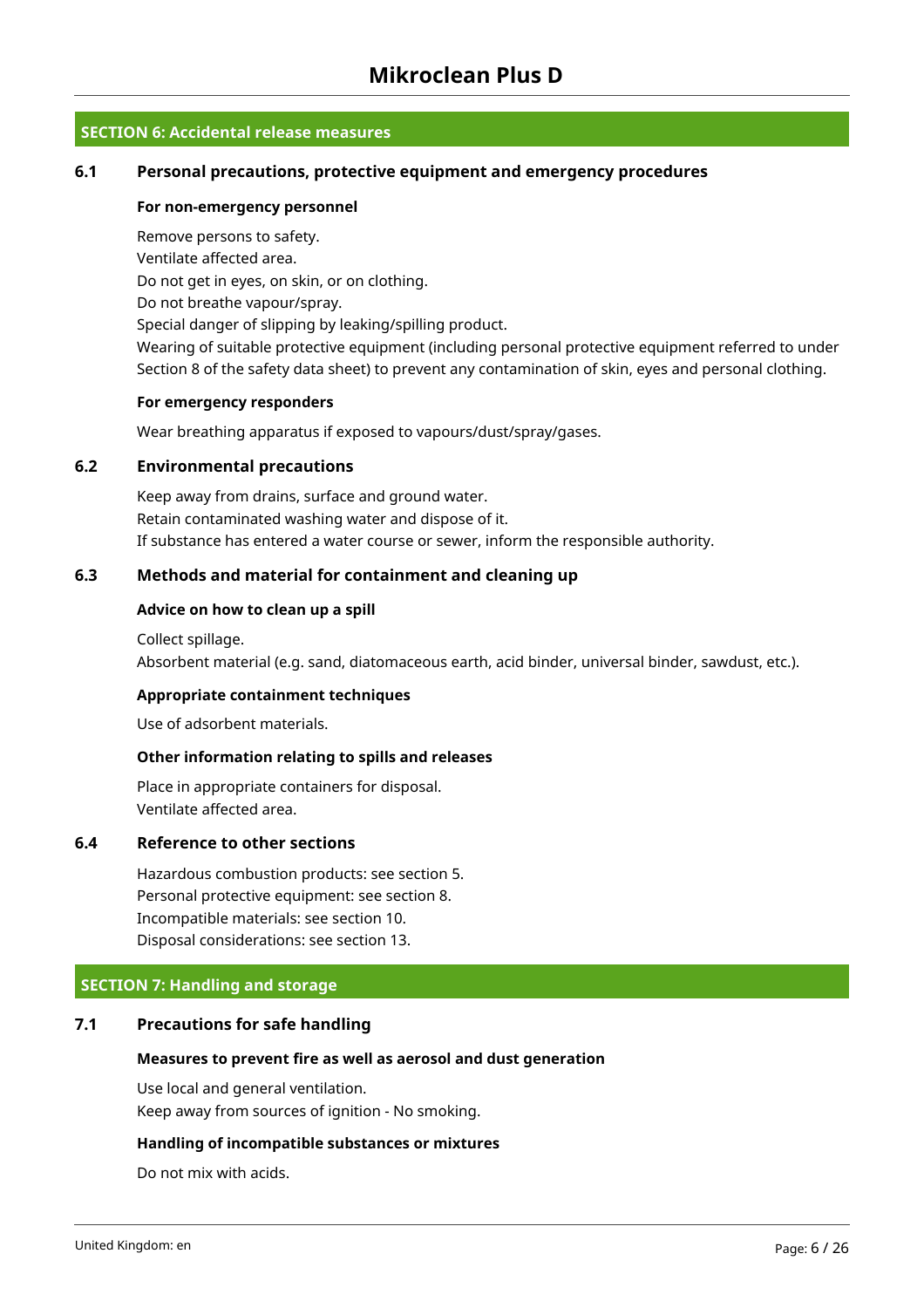## **Measures to protect the environment**

Avoid release to the environment.

#### **Advice on general occupational hygiene**

Do not eat, drink and smoke in work areas. Wash hands after use. Preventive skin protection (barrier creams/ointments) is recommended. Remove contaminated clothing and protective equipment before entering eating areas.

## **7.2 Conditions for safe storage, including any incompatibilities**

## **Flammability hazards**

None.

#### **Incompatible substances or mixtures**

Incompatible materials: see section 10.

#### **Protect against external exposure, such as**

frost

## **Consideration of other advice**

Keep away from food, drink and animal feeding stuffs.

## **Ventilation requirements**

Provision of sufficient ventilation.

## **Packaging compatibilities**

Only packagings which are approved (e.g. acc. to ADR) may be used.

## **7.3 Specific end use(s)**

No information available.

## **SECTION 8: Exposure controls/personal protection**

#### **8.1 Control parameters**

|              | Occupational exposure limit values (Workplace Exposure Limits) |               |                 |                     |                           |                      |                            |                          |               |
|--------------|----------------------------------------------------------------|---------------|-----------------|---------------------|---------------------------|----------------------|----------------------------|--------------------------|---------------|
| Coun-<br>try | Name of agent                                                  | <b>CAS No</b> | Identi-<br>fier | <b>TWA</b><br>[ppm] | <b>TWA</b><br>[mg/m $3$ ] | <b>STEL</b><br>[ppm] | <b>STEL</b><br>[mg/m $3$ ] | Nota-<br>tion            | <b>Source</b> |
| EU           | 2-aminoethanol                                                 | 141-43-5      | <b>IOELV</b>    | 1                   | 2.5                       | 3                    | 7.6                        | ۰                        | 2006/15/EC    |
| <b>GB</b>    | 2-aminoethanol                                                 | 141-43-5      | <b>WEL</b>      | $\mathbf{1}$        | 2.5                       | 3                    | 7.6                        | $\overline{\phantom{a}}$ | EH40/2005     |
| GB           | propan-2-ol                                                    | 67-63-0       | WEL             | 400                 | 999                       | 500                  | 1,250                      |                          | EH40/2005     |

#### **Notation**

STEL short-term exposure limit: a limit value above which exposure should not occur and which is related to a 15 minute period (unless otherwise specified)

TWA time-weighted average (long-term exposure limit): measured or calculated in relation to a reference period of 8 hours time-weighted average (unless otherwise specified)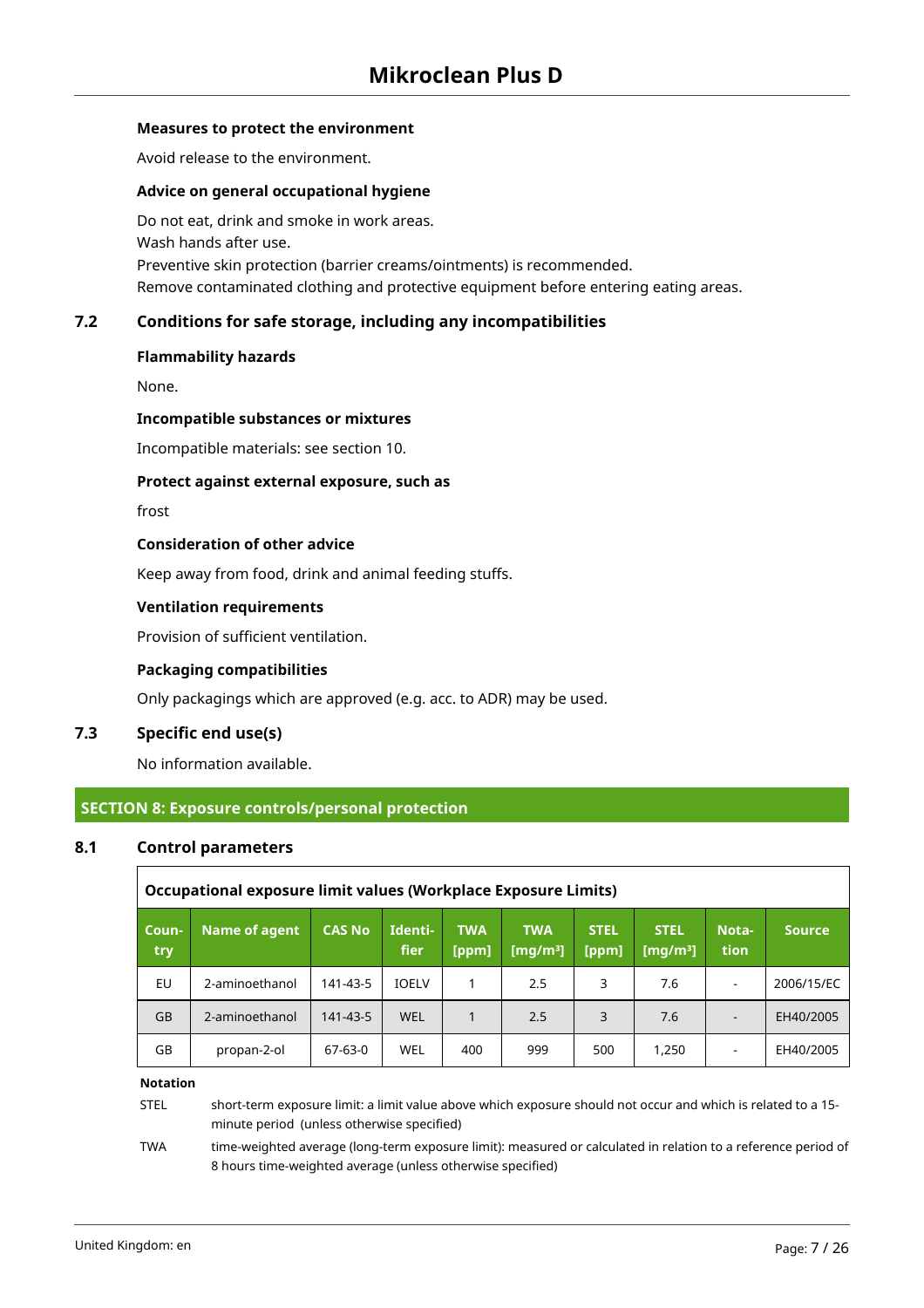| <b>Relevant DNELs of components of the mixture</b>                                              |               |               |                              |                                                 |                   |                                 |  |  |  |
|-------------------------------------------------------------------------------------------------|---------------|---------------|------------------------------|-------------------------------------------------|-------------------|---------------------------------|--|--|--|
| Name of sub-<br>stance                                                                          | <b>CAS No</b> | End-<br>point | <b>Threshol</b><br>d level   | <b>Protection</b><br>goal, route of<br>exposure | <b>Used in</b>    | <b>Exposure time</b>            |  |  |  |
| 2-aminoethanol                                                                                  | 141-43-5      | <b>DNEL</b>   | 1 mg/ $m3$                   | human, inhalat-<br>ory                          | worker (industry) | chronic - system-<br>ic effects |  |  |  |
| 2-aminoethanol                                                                                  | 141-43-5      | <b>DNEL</b>   | $0.51$ mg/<br>m <sup>3</sup> | human, inhalat-<br>ory                          | worker (industry) | chronic - local ef-<br>fects    |  |  |  |
| 2-aminoethanol                                                                                  | 141-43-5      | <b>DNEL</b>   | 3 mg/kg<br>bw/day            | human, dermal                                   | worker (industry) | chronic - system-<br>ic effects |  |  |  |
| propan-2-ol                                                                                     | $67 - 63 - 0$ | <b>DNEL</b>   | 500 mg/<br>m <sup>3</sup>    | human, inhalat-<br>ory                          | worker (industry) | chronic - system-<br>ic effects |  |  |  |
| propan-2-ol                                                                                     | 67-63-0       | <b>DNEL</b>   | 888 mg/kg<br>bw/day          | human, dermal                                   | worker (industry) | chronic - system-<br>ic effects |  |  |  |
| quaternary am-<br>monium com-<br>pounds, benzyl-<br>$C12-16-al-$<br>kyldimethyl, chlor-<br>ides | 68424-85-1    | <b>DNEL</b>   | $3.96$ mg/<br>m <sup>3</sup> | human, inhalat-<br>ory                          | worker (industry) | chronic - system-<br>ic effects |  |  |  |
| quaternary am-<br>monium com-<br>pounds, benzyl-<br>$C12-16-al-$<br>kyldimethyl, chlor-<br>ides | 68424-85-1    | DNEL          | 5.7 mg/kg<br>bw/day          | human, dermal                                   | worker (industry) | chronic - system-<br>ic effects |  |  |  |
| trisodium nitrilotri-<br>acetate                                                                | 5064-31-3     | <b>DNEL</b>   | 3.2 mg/m <sup>3</sup>        | human, inhalat-<br>ory                          | worker (industry) | chronic - system-<br>ic effects |  |  |  |

| <b>Relevant PNECs of components of the mixture</b> |               |                 |                        |                                       |  |  |  |  |  |  |  |
|----------------------------------------------------|---------------|-----------------|------------------------|---------------------------------------|--|--|--|--|--|--|--|
| <b>Name of substance</b>                           | <b>CAS No</b> | <b>Endpoint</b> | <b>Threshold level</b> | <b>Environmental com-</b><br>partment |  |  |  |  |  |  |  |
| 2-aminoethanol                                     | 141-43-5      | <b>PNEC</b>     | $0.07 \frac{mg}{l}$    | freshwater                            |  |  |  |  |  |  |  |
| 2-aminoethanol                                     | 141-43-5      | <b>PNEC</b>     | $0.007 \frac{mg}{l}$   | marine water                          |  |  |  |  |  |  |  |
| 2-aminoethanol                                     | 141-43-5      | <b>PNEC</b>     | $100 \frac{mg}{l}$     | sewage treatment plant<br>(STP)       |  |  |  |  |  |  |  |
| 2-aminoethanol                                     | 141-43-5      | <b>PNEC</b>     | 0.357 $mg/_{ka}$       | freshwater sediment                   |  |  |  |  |  |  |  |
| 2-aminoethanol                                     | 141-43-5      | <b>PNEC</b>     | 0.036 $mg/_{ka}$       | marine sediment                       |  |  |  |  |  |  |  |
| 2-aminoethanol                                     | 141-43-5      | <b>PNEC</b>     | 1.29 $mgr_{ka}$        | soil                                  |  |  |  |  |  |  |  |
| propan-2-ol                                        | 67-63-0       | <b>PNEC</b>     | 140.9 $mg/$            | water                                 |  |  |  |  |  |  |  |
| propan-2-ol                                        | $67-63-0$     | <b>PNEC</b>     | 140.9 $mg/$            | marine water                          |  |  |  |  |  |  |  |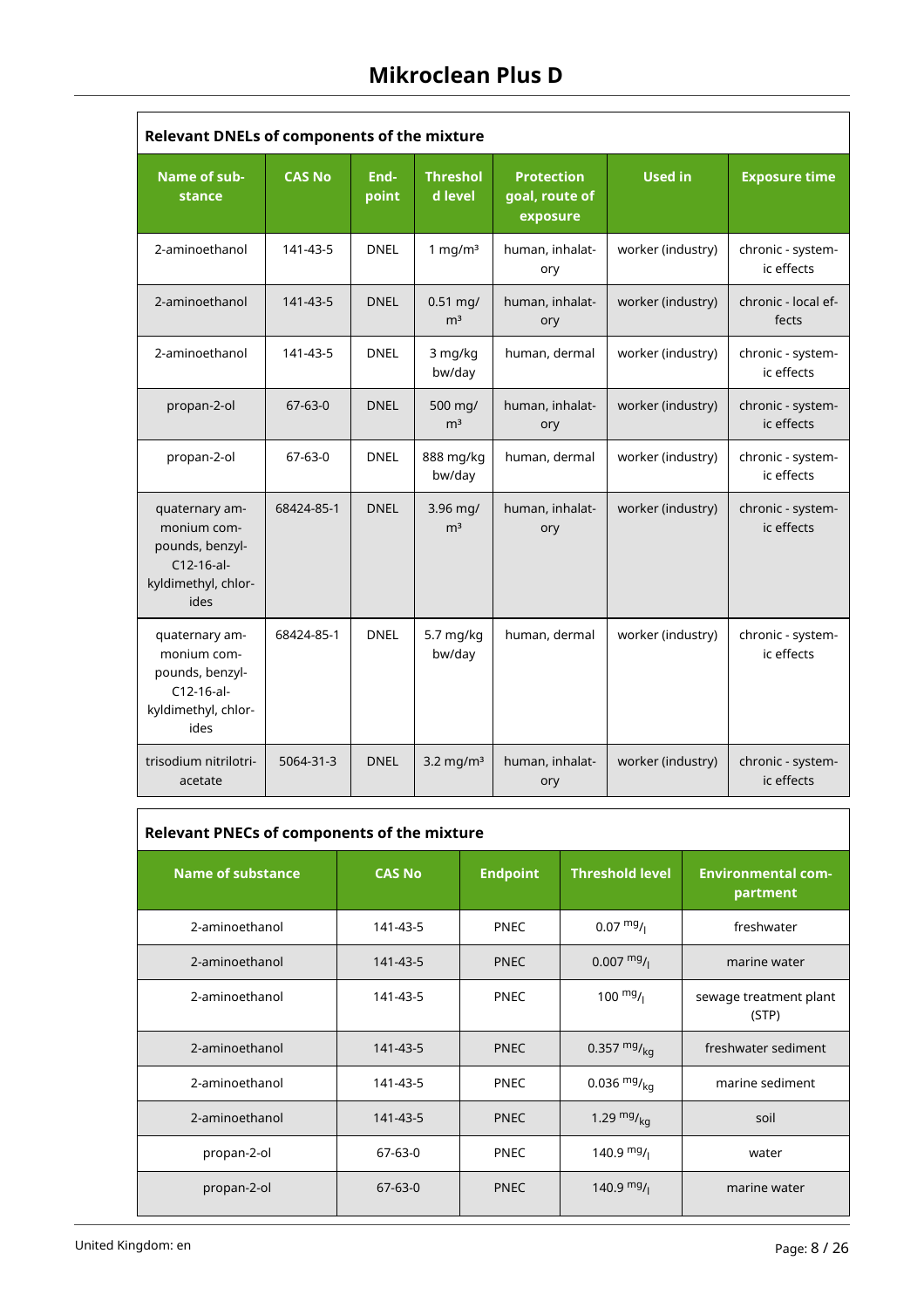| <b>Relevant PNECs of components of the mixture</b>                              |               |                 |                                                                      |                                       |  |  |  |  |  |  |
|---------------------------------------------------------------------------------|---------------|-----------------|----------------------------------------------------------------------|---------------------------------------|--|--|--|--|--|--|
| <b>Name of substance</b>                                                        | <b>CAS No</b> | <b>Endpoint</b> | <b>Threshold level</b>                                               | <b>Environmental com-</b><br>partment |  |  |  |  |  |  |
| propan-2-ol                                                                     | 67-63-0       | <b>PNEC</b>     | 2,251 $mg/$                                                          | sewage treatment plant<br>(STP)       |  |  |  |  |  |  |
| propan-2-ol                                                                     | $67 - 63 - 0$ | <b>PNEC</b>     | 552 $mg/kq$                                                          | freshwater sediment                   |  |  |  |  |  |  |
| propan-2-ol                                                                     | 67-63-0       | <b>PNEC</b>     | 552 $mg/kq$                                                          | marine sediment                       |  |  |  |  |  |  |
| propan-2-ol                                                                     | $67 - 63 - 0$ | <b>PNEC</b>     | 140.9 $mg/$                                                          | freshwater                            |  |  |  |  |  |  |
| propan-2-ol                                                                     | 67-63-0       | <b>PNEC</b>     | 28 $mg/kq$                                                           | soil                                  |  |  |  |  |  |  |
| quaternary ammonium com-<br>pounds, benzyl-C12-16-al-<br>kyldimethyl, chlorides | 68424-85-1    | <b>PNEC</b>     | $0.001 \frac{mg}{l}$                                                 | freshwater                            |  |  |  |  |  |  |
| quaternary ammonium com-<br>pounds, benzyl-C12-16-al-<br>kyldimethyl, chlorides | 68424-85-1    | <b>PNEC</b>     | $0.001 \frac{mg}{l}$                                                 | marine water                          |  |  |  |  |  |  |
| quaternary ammonium com-<br>pounds, benzyl-C12-16-al-<br>kyldimethyl, chlorides | 68424-85-1    | <b>PNEC</b>     | $0.4 \frac{mg}{l}$                                                   | sewage treatment plant<br>(STP)       |  |  |  |  |  |  |
| quaternary ammonium com-<br>pounds, benzyl-C12-16-al-<br>kyldimethyl, chlorides | 68424-85-1    | <b>PNEC</b>     | 12.27 $mg/kq$                                                        | freshwater sediment                   |  |  |  |  |  |  |
| quaternary ammonium com-<br>pounds, benzyl-C12-16-al-<br>kyldimethyl, chlorides | 68424-85-1    | <b>PNEC</b>     | 13.09 $mg/kg$                                                        | marine sediment                       |  |  |  |  |  |  |
| quaternary ammonium com-<br>pounds, benzyl-C12-16-al-<br>kyldimethyl, chlorides | 68424-85-1    | <b>PNEC</b>     | $7 \frac{mg}{kg}$                                                    | soil                                  |  |  |  |  |  |  |
| trisodium nitrilotriacetate                                                     | 5064-31-3     | <b>PNEC</b>     | $0.93 \frac{mg}{l}$                                                  | freshwater                            |  |  |  |  |  |  |
| trisodium nitrilotriacetate                                                     | 5064-31-3     | <b>PNEC</b>     | $0.093 \frac{mg}{l}$                                                 | marine water                          |  |  |  |  |  |  |
| trisodium nitrilotriacetate                                                     | 5064-31-3     | <b>PNEC</b>     | $270$ mg/                                                            | sewage treatment plant<br>(STP)       |  |  |  |  |  |  |
|                                                                                 |               |                 | propan-2-ol: PNEC Oral - Predators - Secondary poisoning - 160 mg/kg |                                       |  |  |  |  |  |  |

## **8.2 Exposure controls**

## **Appropriate engineering controls**

General ventilation.

## **Individual protection measures (personal protective equipment)**

## **Eye/face protection**

Wear eye/face protection.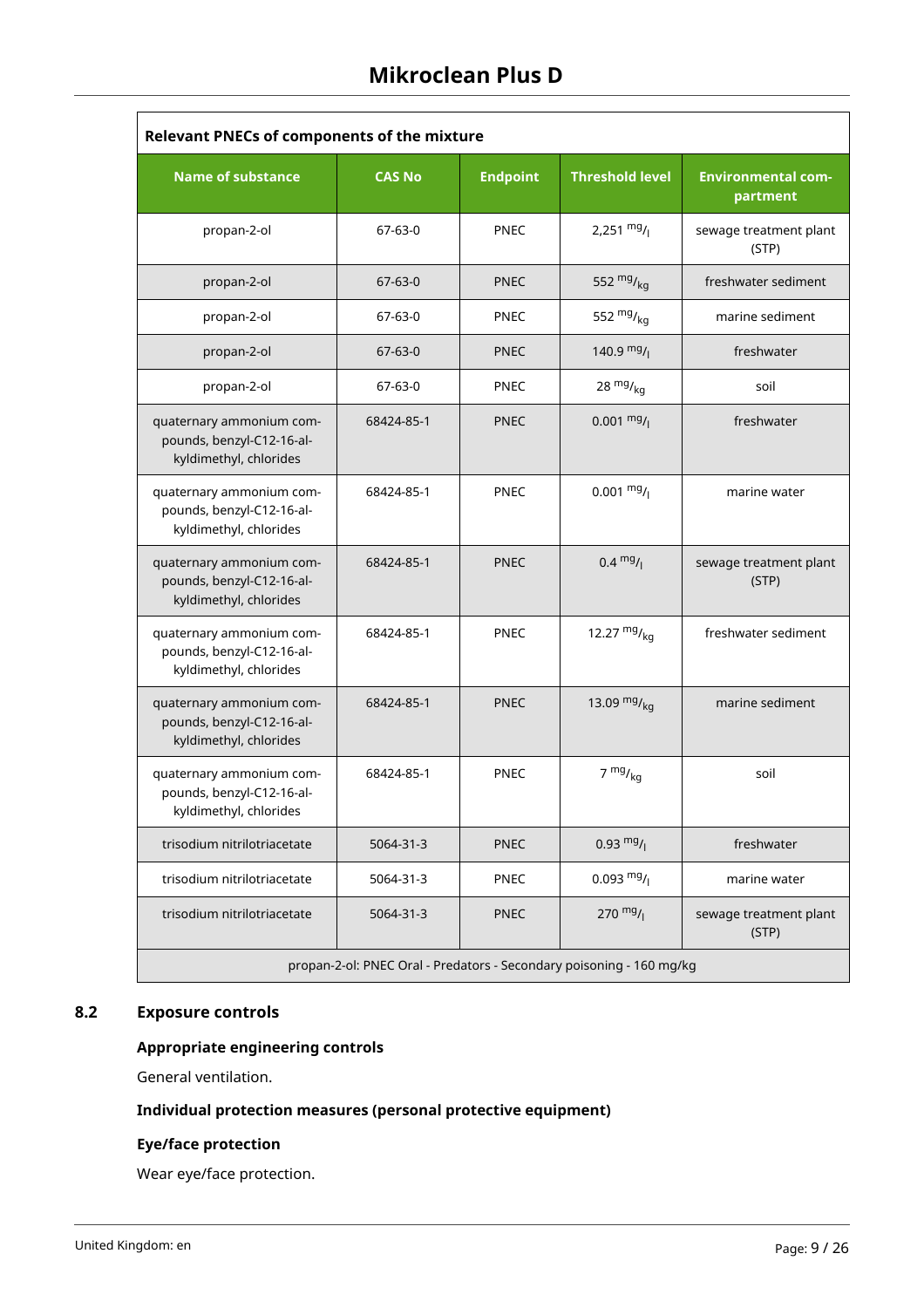## **Hand protection**

| <b>Protective gloves</b>               |                           |                                                    |  |  |  |  |  |  |
|----------------------------------------|---------------------------|----------------------------------------------------|--|--|--|--|--|--|
| <b>Material</b>                        | <b>Material thickness</b> | <b>Breakthrough times of the glove</b><br>material |  |  |  |  |  |  |
| IIR: isobutene-isoprene (butyl) rubber | $\geq 0.5$ mm             | >120 minutes (permeation: level 4)                 |  |  |  |  |  |  |
| FKM: fluoro-elastomer                  | $\geq 0.5$ mm             | >120 minutes (permeation: level 4)                 |  |  |  |  |  |  |

Wear suitable gloves.

Chemical protection gloves are suitable, which are tested according to EN 374.

Check leak-tightness/impermeability prior to use.

For special purposes, it is recommended to check the resistance to chemicals of the protective gloves mentioned above together with the supplier of these gloves.

## **Respiratory protection**

In case of inadequate ventilation wear respiratory protection. Type: A-P2 (combined filters against particles and organic gases and vapours, colour code: Brown/ White).

#### **Environmental exposure controls**

Use appropriate container to avoid environmental contamination. Keep away from drains, surface and ground water.

## **SECTION 9: Physical and chemical properties**

## **9.1 Information on basic physical and chemical properties**

| <b>Physical state</b>                                       | liquid                                                       |
|-------------------------------------------------------------|--------------------------------------------------------------|
| Colour                                                      | clear                                                        |
| Odour                                                       | characteristic                                               |
| <b>Melting point/freezing point</b>                         | not determined                                               |
| Boiling point or initial boiling point and boiling<br>range | 100 °C                                                       |
| <b>Flammability</b>                                         | this material is combustible, but will not ignite<br>readily |
| Lower and upper explosion limit                             | not determined                                               |
| <b>Flash point</b>                                          | >60 °C                                                       |
| <b>Auto-ignition temperature</b>                            | >200 °C                                                      |
| <b>Decomposition temperature</b>                            | not relevant                                                 |
| pH (value)                                                  | $12 - 13(20 °C)$                                             |
| <b>Kinematic viscosity</b>                                  | not determined                                               |
| <b>Dynamic viscosity</b>                                    | not determined                                               |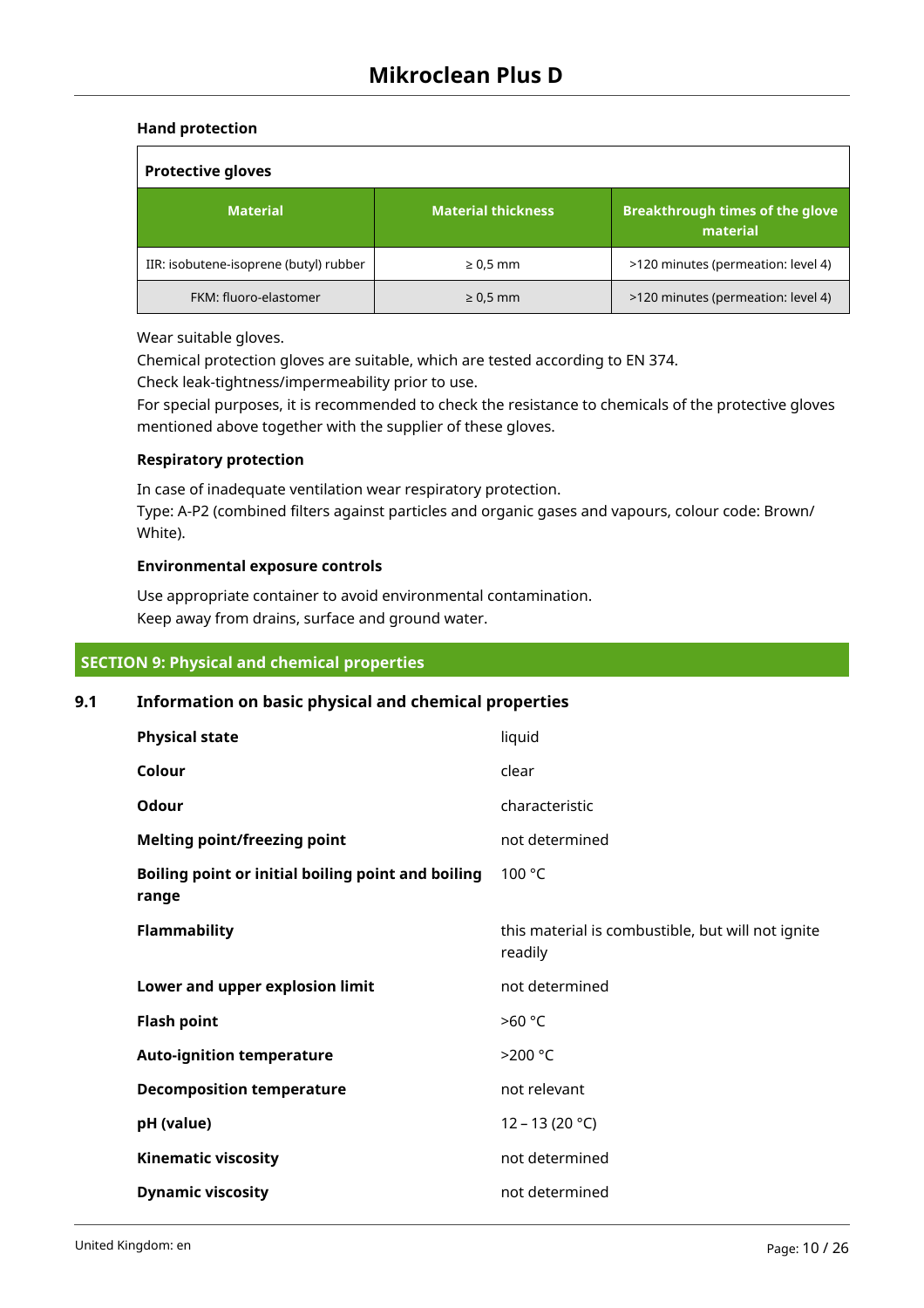|     | Solubility(ies)                                                  |                                                                        |
|-----|------------------------------------------------------------------|------------------------------------------------------------------------|
|     | Water solubility                                                 | miscible in any proportion                                             |
|     | Partition coefficient n-octanol/water (log value) not determined |                                                                        |
|     | <b>Vapour pressure</b>                                           | not determined                                                         |
|     | Density and/or relative density                                  |                                                                        |
|     | Density                                                          | not determined                                                         |
|     | Relative vapour density                                          | information on this property is not available                          |
|     |                                                                  |                                                                        |
|     | <b>Particle characteristics</b>                                  | not relevant                                                           |
|     |                                                                  | (liquid)                                                               |
| 9.2 | <b>Other information</b>                                         |                                                                        |
|     | Information with regard to physical hazard<br>classes            | hazard classes acc. to GHS (physical hazards):<br>not relevant         |
|     | <b>Other safety characteristics</b>                              |                                                                        |
|     | Temperature class (EU, acc. to ATEX)                             | T <sub>3</sub>                                                         |
|     |                                                                  | (maximum permissible surface temperature on the equip-<br>ment: 200°C) |

## **SECTION 10: Stability and reactivity**

## **10.1 Reactivity**

This material is not reactive under normal ambient conditions.

## **10.2 Chemical stability**

The material is stable under normal ambient and anticipated storage and handling conditions of temperature and pressure.

## **10.3 Possibility of hazardous reactions**

No known hazardous reactions.

## **10.4 Conditions to avoid**

Keep away from heat, hot surfaces, sparks, open flames and other ignition sources. No smoking.

## **10.5 Incompatible materials**

acids, oxidisers, light metals (e.g. aluminium and magnesium)

## **10.6 Hazardous decomposition products**

Reasonably anticipated hazardous decomposition products produced as a result of use, storage, spill and heating are not known.

Hazardous combustion products: see section 5.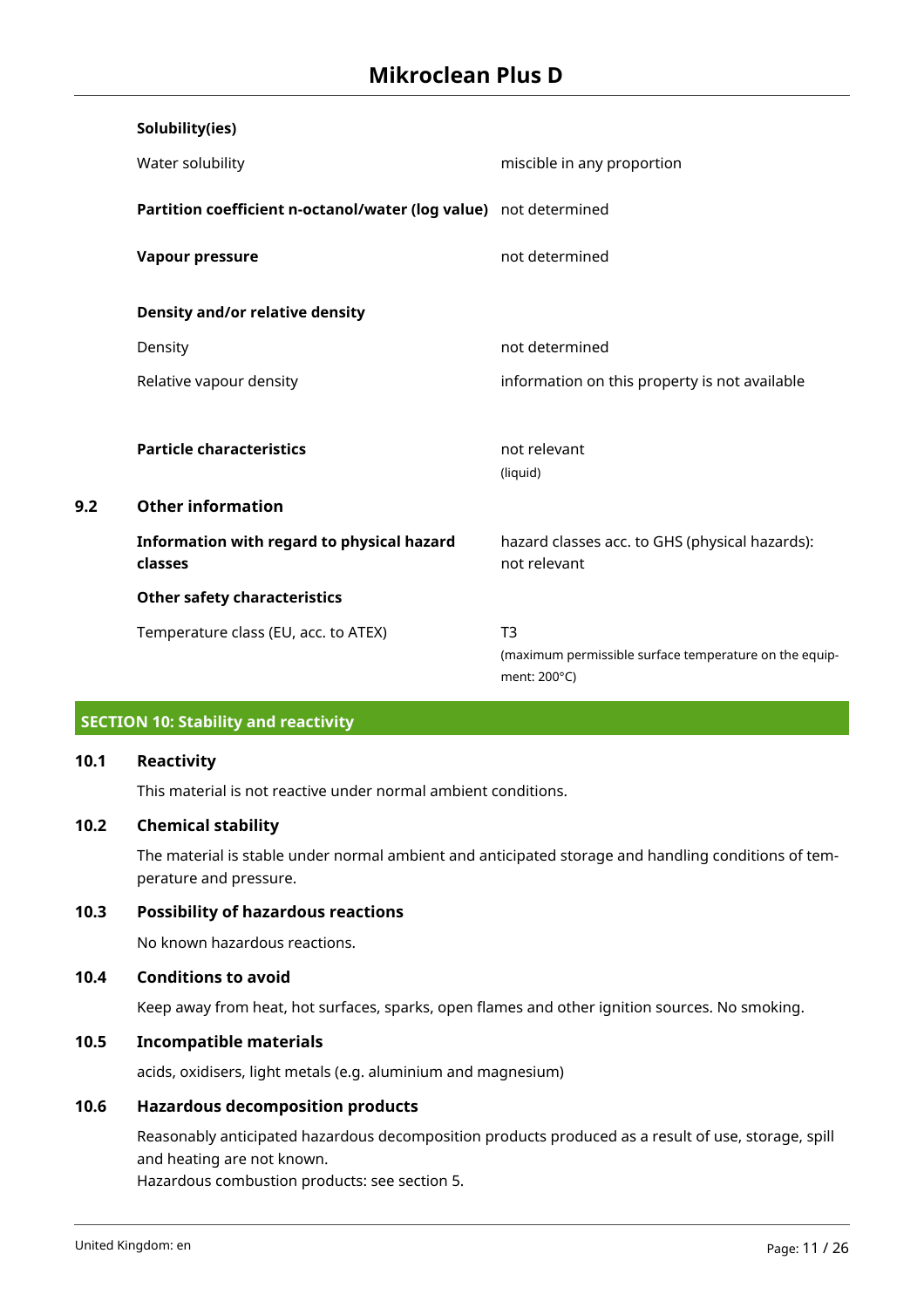## **SECTION 11: Toxicological information**

## **11.1 Information on hazard classes as defined in Regulation (EC) No 1272/2008**

#### **Classification procedure**

If not otherwise specified the classification is based on: Ingredients of the mixture (additivity formula).

## **Classification according to GHS (1272/2008/EC, CLP)**

## **Acute toxicity**

Shall not be classified as acutely toxic.

| <b>Name of substance</b>                                                          | <b>CAS No</b> | <b>Expos-</b><br>ure<br>route | End-<br>point | <b>Value</b>            | <b>Species</b>  | <b>Method</b>                   | <b>Source</b> |
|-----------------------------------------------------------------------------------|---------------|-------------------------------|---------------|-------------------------|-----------------|---------------------------------|---------------|
| 2-aminoethanol                                                                    | 141-43-5      | oral                          | LD50          | 1,089<br>$mg/_{kg}$     | rat             | <b>OECD</b><br>Guideline<br>401 | <b>ECHA</b>   |
| 2-aminoethanol                                                                    | 141-43-5      | dermal                        | LD50          | 2,504<br>$mg/_{kg}$     | rabbit,<br>male | <b>OECD</b><br>Guideline<br>402 | <b>ECHA</b>   |
| propan-2-ol                                                                       | $67 - 63 - 0$ | oral                          | LD50          | 5,840<br>$mg/_{\rm kg}$ | rat             | OECD<br>Guideline<br>401        | <b>ECHA</b>   |
| propan-2-ol                                                                       | $67 - 63 - 0$ | dermal                        | LD50          | 13,100<br>$mg/_{kg}$    | rabbit          | <b>OECD</b><br>Guideline<br>402 | <b>ECHA</b>   |
| quaternary ammonium<br>compounds, benzyl-C12-<br>16-alkyldimethyl, chlor-<br>ides | 68424-85-1    | oral                          | LD50          | $344 \text{ mg}$<br>kg  | rat             |                                 | <b>ECHA</b>   |
| quaternary ammonium<br>compounds, benzyl-C12-<br>16-alkyldimethyl, chlor-<br>ides | 68424-85-1    | dermal                        | LD50          | 3,412<br>$mg/_{kg}$     | rabbit          | <b>EPA OPPTS</b><br>870.1200    | <b>ECHA</b>   |
| trisodium nitrilotriacet-<br>ate                                                  | 5064-31-3     | oral                          | LD50          | 1,740<br>$mg/_{\rm kg}$ | rat             | <b>OECD</b><br>Guideline<br>401 | <b>ECHA</b>   |

## **Skin corrosion/irritation**

Causes burns.

## **Classification procedure**

The classification is based on an extreme pH value.

## **Serious eye damage/eye irritation**

Causes serious eye damage.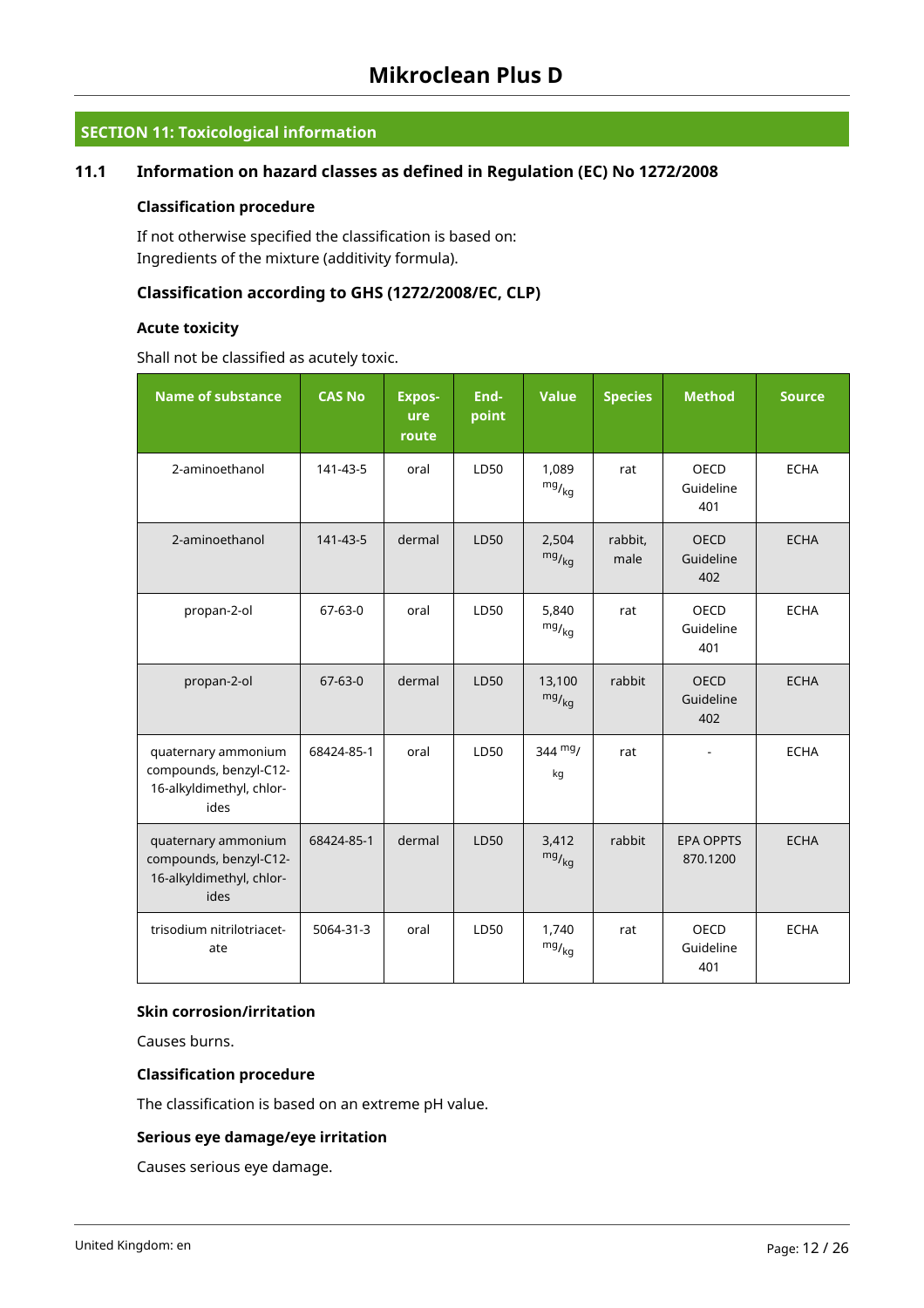## **Respiratory or skin sensitisation**

#### **Skin sensitisation**

Based on available data, the classification criteria are not met.

#### **Respiratory sensitisation**

Based on available data, the classification criteria are not met.

## **Germ cell mutagenicity**

Based on available data, the classification criteria are not met.

#### **Carcinogenicity**

Based on available data, the classification criteria are not met.

#### **Reproductive toxicity**

Based on available data, the classification criteria are not met.

## **Specific target organ toxicity - single exposure**

May cause respiratory irritation.

#### **Specific target organ toxicity - repeated exposure**

Based on available data, the classification criteria are not met.

#### **Aspiration hazard**

Shall not be classified as presenting an aspiration hazard.

## **11.2 Information on other hazards**

There is no additional information.

#### **Endocrine disrupting properties**

None of the ingredients are listed.

## **SECTION 12: Ecological information**

## **12.1 Toxicity**

#### **Aquatic toxicity (acute)**

Very toxic to aquatic organisms. Test data are not available for the complete mixture.

## **Aquatic toxicity (acute) of components of the mixture**

| Name of sub-<br>stance | <b>CAS No</b> | <b>Endpoint</b> | <b>Value</b> | <b>Expos-</b><br><b>ure</b><br>time | <b>Species</b>                                       | <b>Method</b>                   | <b>Source</b> |
|------------------------|---------------|-----------------|--------------|-------------------------------------|------------------------------------------------------|---------------------------------|---------------|
| 2-aminoethan-<br>ol    | 141-43-5      | <b>LC50</b>     | 349 $mg/1$   | 96 h                                | carp (cyprinus<br>carpio)                            | EU method<br>C.1                | <b>ECHA</b>   |
| 2-aminoethan-<br>ol    | 141-43-5      | <b>EC50</b>     | 2.1 $mg/1$   | 72 h                                | algae<br>(pseudokirch-<br>neriella subcap-<br>itata) | <b>OECD</b><br>Guideline<br>201 | <b>ECHA</b>   |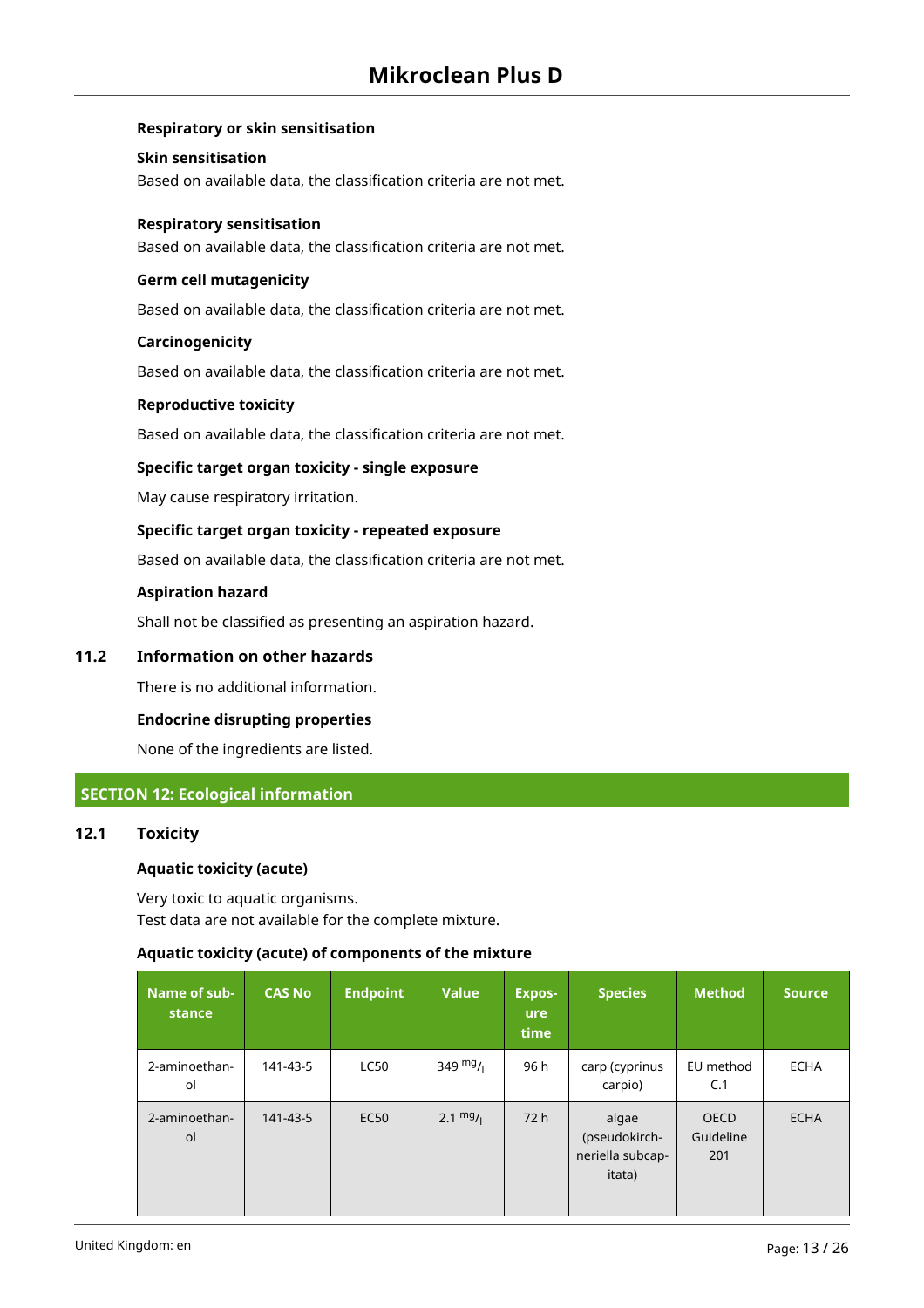| Name of sub-<br>stance                                                                      | <b>CAS No</b> | <b>Endpoint</b> | <b>Value</b>         | <b>Expos-</b><br>ure<br>time | <b>Species</b>                                       | <b>Method</b>                   | <b>Source</b> |
|---------------------------------------------------------------------------------------------|---------------|-----------------|----------------------|------------------------------|------------------------------------------------------|---------------------------------|---------------|
| 2-aminoethan-<br>ol                                                                         | 141-43-5      | <b>EC50</b>     | 27.04 $mg/$          | 48 h                         | daphnia magna                                        | EU method<br>C.2                | <b>ECHA</b>   |
| 2-aminoethan-<br>ol                                                                         | 141-43-5      | ErC50           | 2.8 $mg/1$           | 72 h                         | algae<br>(pseudokirch-<br>neriella subcap-<br>itata) | <b>OECD</b><br>Guideline<br>201 | <b>ECHA</b>   |
| 2-aminoethan-<br>ol                                                                         | 141-43-5      | EbC50           | 2.1 $mg/1$           | 48 h                         | algae<br>(pseudokirch-<br>neriella subcap-<br>itata) | OECD<br>Guideline<br>201        | <b>ECHA</b>   |
| propan-2-ol                                                                                 | $67 - 63 - 0$ | <b>LC50</b>     | $9,640$ mg/          | 96 h                         | fathead min-<br>now<br>(Pimephales<br>promelas)      | <b>OECD</b><br>Guideline<br>203 | <b>ECHA</b>   |
| propan-2-ol                                                                                 | 67-63-0       | <b>LC50</b>     | $>10,000$ mg/        | 24 h                         | daphnia magna                                        | <b>OECD</b><br>Guideline<br>202 | <b>ECHA</b>   |
| quaternary am-<br>monium com-<br>pounds, benzyl-<br>C12-16-al-<br>kyldimethyl,<br>chlorides | 68424-85-1    | <b>LC50</b>     | $0.515 \frac{mg}{l}$ | 96 h                         | bluegill<br>(Lepomis mac-<br>rochirus)               | <b>EPA OPP</b><br>$72-1$        | <b>ECHA</b>   |
| quaternary am-<br>monium com-<br>pounds, benzyl-<br>C12-16-al-<br>kyldimethyl,<br>chlorides | 68424-85-1    | <b>EC50</b>     | $0.016 \frac{mg}{l}$ | 48 h                         | daphnia magna                                        | EU method<br>C.2                | <b>ECHA</b>   |
| quaternary am-<br>monium com-<br>pounds, benzyl-<br>C12-16-al-<br>kyldimethyl,<br>chlorides | 68424-85-1    | ErC50           | $0.03 \frac{mg}{l}$  | 96 h                         | algae<br>(pseudokirch-<br>neriella subcap-<br>itata) | <b>OECD</b><br>Guideline<br>201 | <b>ECHA</b>   |
| trisodium ni-<br>trilotriacetate                                                            | 5064-31-3     | <b>LC50</b>     | 114 $mg/$            | 96 h                         | fathead min-<br>now<br>(Pimephales<br>promelas)      |                                 | <b>ECHA</b>   |
| trisodium ni-<br>trilotriacetate                                                            | 5064-31-3     | ErC50           | $>91.5 \frac{mg}{l}$ | 72 h                         | algae (Desmod-<br>esmus sub-<br>spicatus)            | <b>OECD</b><br>Guideline<br>201 | <b>ECHA</b>   |
| trisodium ni-<br>trilotriacetate                                                            | 5064-31-3     | <b>EC50</b>     | 98 $mg/$             | 96 h                         | Gammarus<br>pseudolim-<br>naeus                      |                                 | <b>ECHA</b>   |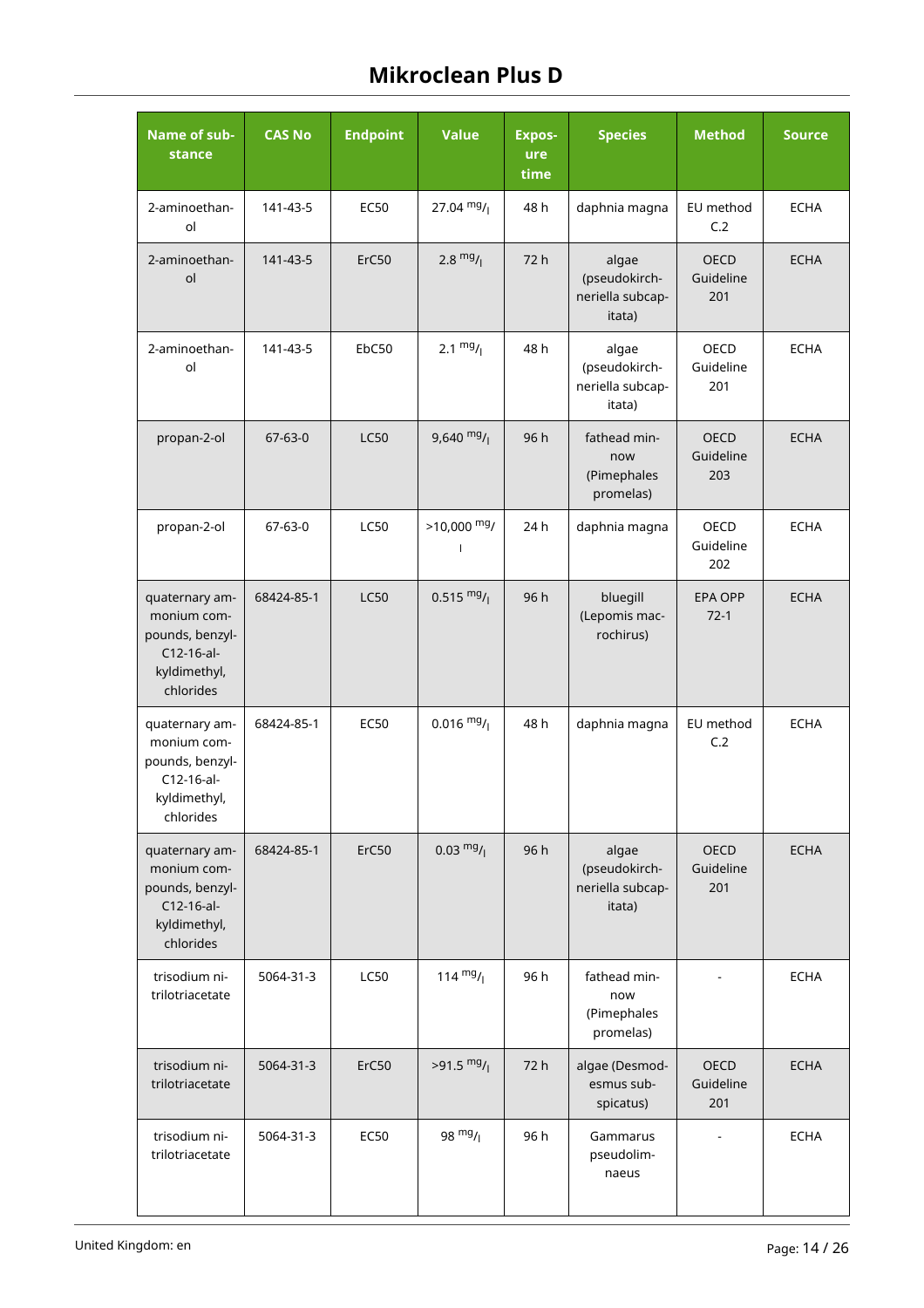| Name of sub-<br>stance           | <b>CAS No</b> | <b>Endpoint</b>   | <b>Value</b> | <b>Expos-</b><br><b>ure</b><br>time | <b>Species</b>                            | Method,                         | <b>Source</b> |
|----------------------------------|---------------|-------------------|--------------|-------------------------------------|-------------------------------------------|---------------------------------|---------------|
| trisodium ni-<br>trilotriacetate | 5064-31-3     | EbC <sub>50</sub> | $>91.5$ mg/  | 48 h                                | algae (Desmod-<br>esmus sub-<br>spicatus) | <b>OECD</b><br>Guideline<br>201 | <b>ECHA</b>   |

## **Aquatic toxicity (chronic)**

Toxic to aquatic life with long lasting effects. Test data are not available for the complete mixture.

## **Aquatic toxicity (chronic) of components of the mixture**

| Name of sub-<br>stance                                                                      | <b>CAS No</b> | <b>Endpoint</b>           | <b>Value</b>                         | <b>Expos-</b><br>ure<br>time | <b>Species</b>                                       | <b>Method</b>                   | <b>Source</b> |
|---------------------------------------------------------------------------------------------|---------------|---------------------------|--------------------------------------|------------------------------|------------------------------------------------------|---------------------------------|---------------|
| 2-aminoethan-<br>ol                                                                         | 141-43-5      | <b>EC50</b>               | $2.5 \frac{mg}{l}$                   | 21 <sub>d</sub>              | daphnia magna                                        | OECD<br>Guideline<br>202        | <b>ECHA</b>   |
| 2-aminoethan-<br>ol                                                                         | 141-43-5      | <b>NOEC</b>               | $0.85 \frac{mg}{l}$                  | 21 <sub>d</sub>              | daphnia magna                                        | <b>OECD</b><br>Guideline<br>202 | <b>ECHA</b>   |
| 2-aminoethan-<br>ol                                                                         | 141-43-5      | <b>NOEC</b>               | $1 \frac{mg}{l}$                     | 72 h                         | algae<br>(pseudokirch-<br>neriella subcap-<br>itata) | OECD<br>Guideline<br>201        | ECHA          |
| 2-aminoethan-<br>ol                                                                         | 141-43-5      | <b>NOEC</b>               | 1.24 $mg/$                           | 41 d                         | japanese rice-<br>fish/medaka<br>(Oryzias latipes)   | OECD<br>Guideline<br>210        | <b>ECHA</b>   |
| 2-aminoethan-<br>ol                                                                         | 141-43-5      | LOEC                      | 3.55 $mg/$                           | 41 d                         | japanese rice-<br>fish/medaka<br>(Oryzias latipes)   | OECD<br>Guideline<br>210        | <b>ECHA</b>   |
| 2-aminoethan-<br>ol                                                                         | 141-43-5      | growth (Eb-<br>Cx) 10%    | $>1,000 \frac{mg}{l}$                | 30 min                       | microorgan-<br>isms                                  | <b>OECD</b><br>Guideline<br>209 | <b>ECHA</b>   |
| 2-aminoethan-<br>ol                                                                         | 141-43-5      | growth rate<br>(ErCx) 10% | $0.7 \frac{mg}{l}$                   | 72 h                         | algae<br>(pseudokirch-<br>neriella subcap-<br>itata) | OECD<br>Guideline<br>201        | <b>ECHA</b>   |
| quaternary am-<br>monium com-<br>pounds, benzyl-<br>C12-16-al-<br>kyldimethyl,<br>chlorides | 68424-85-1    | <b>LC50</b>               | 94 $\mu$ <sup>9</sup> / <sub>1</sub> | 28 d                         | fathead min-<br>now<br>(Pimephales<br>promelas)      | <b>EPA OPP</b><br>$72 - 4$      | <b>ECHA</b>   |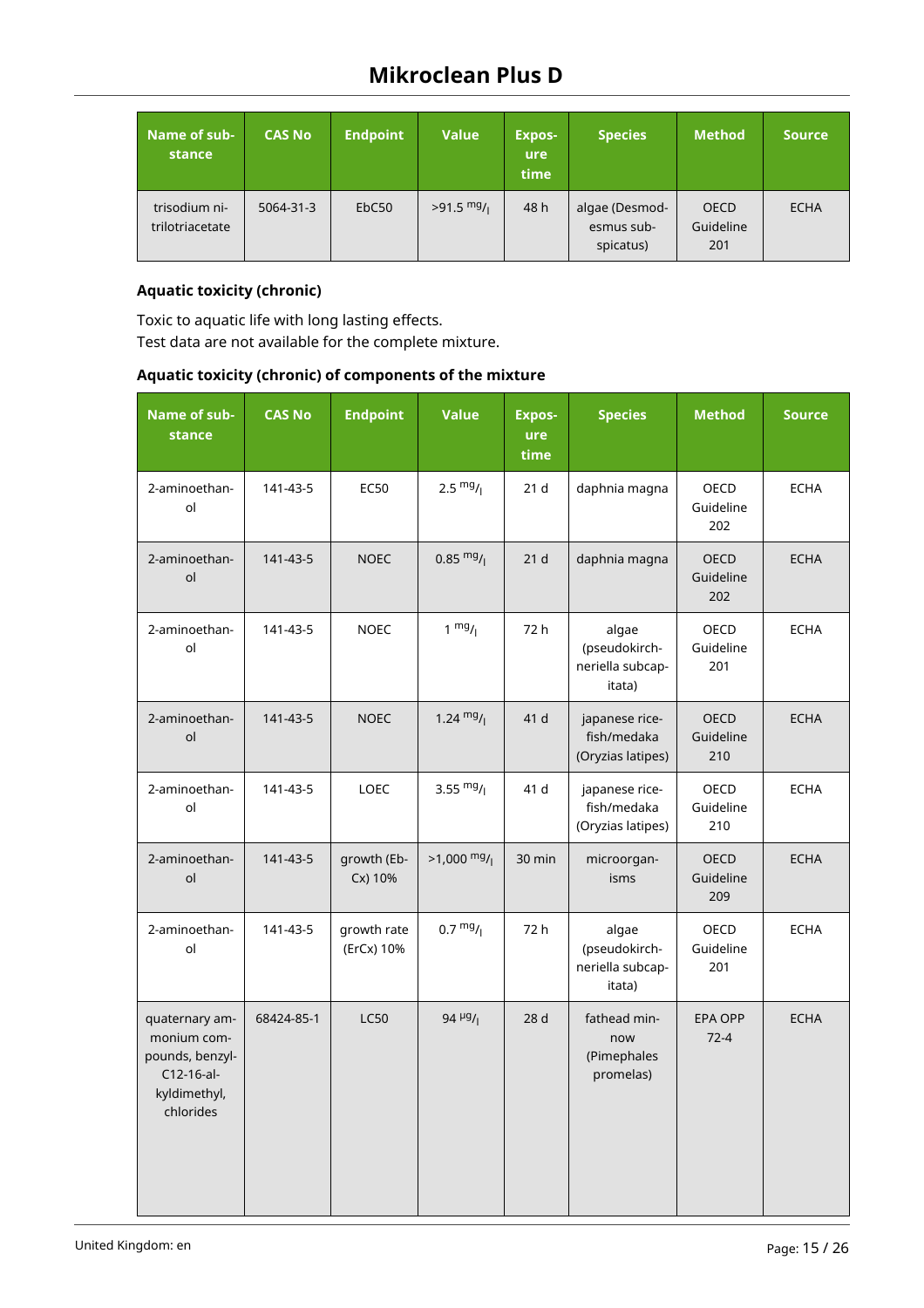| Name of sub-<br>stance                                                                        | <b>CAS No</b> | <b>Endpoint</b> | <b>Value</b>                         | <b>Expos-</b><br>ure<br>time | <b>Species</b>                                                   | <b>Method</b>                   | <b>Source</b> |
|-----------------------------------------------------------------------------------------------|---------------|-----------------|--------------------------------------|------------------------------|------------------------------------------------------------------|---------------------------------|---------------|
| quaternary am-<br>monium com-<br>pounds, benzyl-<br>C12-16-al-<br>kyldimethyl,<br>chlorides   | 68424-85-1    | <b>EC50</b>     | 7.75 $mg/1$                          | 3h                           | activated<br>sludge of a pre-<br>dominantly do-<br>mestic sewage | <b>OECD</b><br>Guideline<br>209 | <b>ECHA</b>   |
| quaternary am-<br>monium com-<br>pounds, benzyl-<br>C12-16-al-<br>kyldimethyl,<br>chlorides   | 68424-85-1    | <b>EC50</b>     | $11 \frac{mg}{l}$                    | 30 min                       | activated<br>sludge of a pre-<br>dominantly do-<br>mestic sewage | <b>OECD</b><br>Guideline<br>209 | <b>ECHA</b>   |
| quaternary am-<br>monium com-<br>pounds, benzyl-<br>C12-16-al-<br>kyldimethyl,<br>chlorides   | 68424-85-1    | <b>NOEC</b>     | $< -1.2$ $\mu$ g/                    | 72 h                         | algae<br>(pseudokirch-<br>neriella subcap-<br>itata)             | OECD<br>Guideline<br>201        | <b>ECHA</b>   |
| quaternary am-<br>monium com-<br>pounds, benzyl-<br>$C12-16-al-$<br>kyldimethyl,<br>chlorides | 68424-85-1    | <b>NOEC</b>     | ≥4.15 $\frac{\mu g}{I}$              | 21 <sub>d</sub>              | daphnia magna                                                    | <b>EPA OPP</b><br>$72 - 4$      | <b>ECHA</b>   |
| quaternary am-<br>monium com-<br>pounds, benzyl-<br>C12-16-al-<br>kyldimethyl,<br>chlorides   | 68424-85-1    | <b>NOEC</b>     | $>32.2$ <sup>µg</sup> / <sub>l</sub> | 28 d                         | fathead min-<br>now<br>(Pimephales<br>promelas)                  | <b>EPA OPP</b><br>$72 - 4$      | <b>ECHA</b>   |
| quaternary am-<br>monium com-<br>pounds, benzyl-<br>$C12-16-al-$<br>kyldimethyl,<br>chlorides | 68424-85-1    | <b>NOEC</b>     | $1.6 \frac{mg}{l}$                   | 3h                           | activated<br>sludge of a pre-<br>dominantly do-<br>mestic sewage | OECD<br>Guideline<br>209        | <b>ECHA</b>   |
| quaternary am-<br>monium com-<br>pounds, benzyl-<br>C12-16-al-<br>kyldimethyl,<br>chlorides   | 68424-85-1    | LOEC            | $0.003 \frac{mg}{l}$                 | 72 h                         | algae<br>(pseudokirch-<br>neriella subcap-<br>itata)             | OECD<br>Guideline<br>201        | <b>ECHA</b>   |
| quaternary am-<br>monium com-<br>pounds, benzyl-<br>C12-16-al-<br>kyldimethyl,<br>chlorides   | 68424-85-1    | LOEC            | $0.025 \frac{mg}{l}$                 | 21 <sub>d</sub>              | daphnia magna                                                    | <b>OECD</b><br>Guideline<br>211 | <b>ECHA</b>   |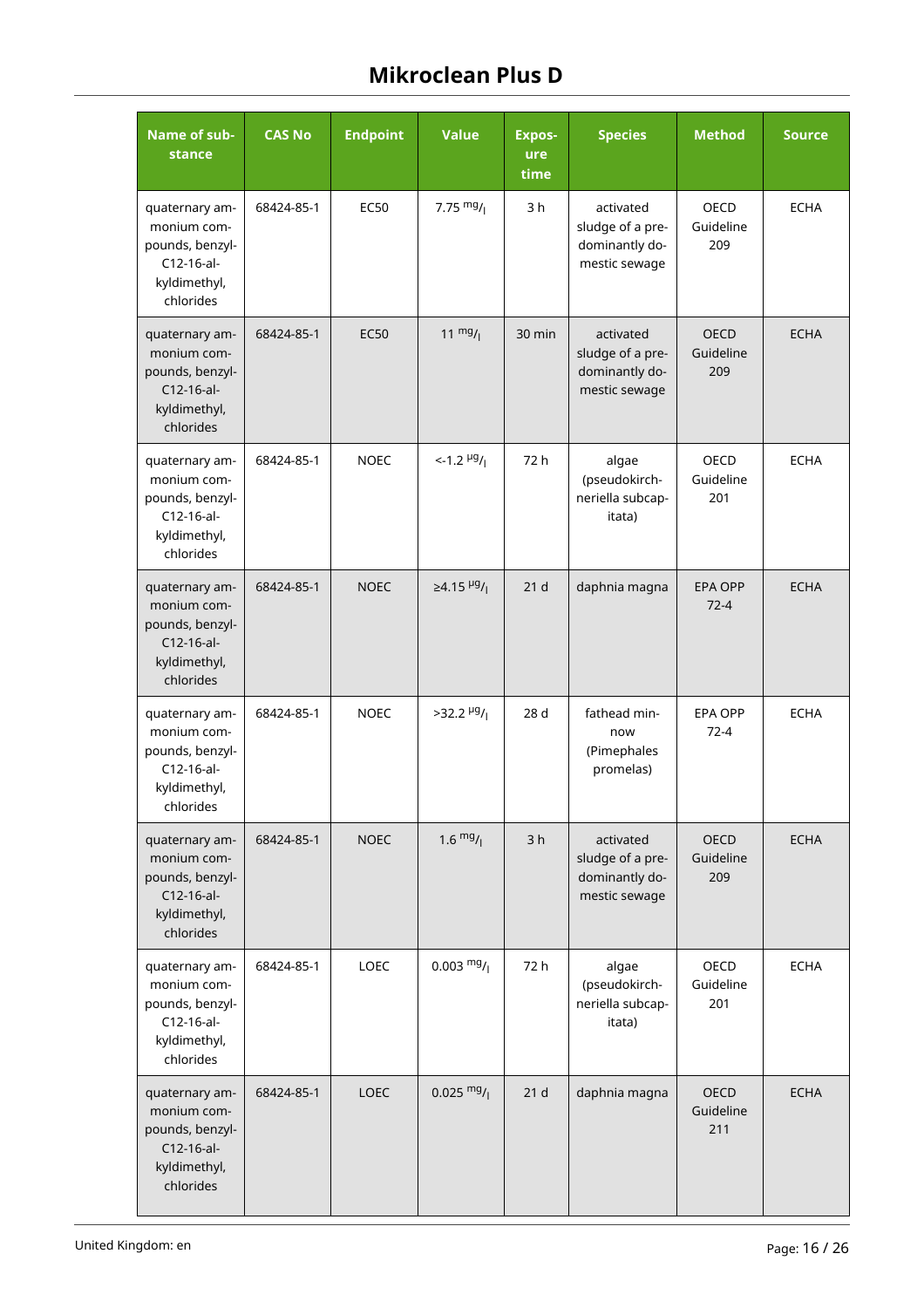| Name of sub-<br>stance                                                                        | <b>CAS No</b> | <b>Endpoint</b>           | <b>Value</b>         | <b>Expos-</b><br>ure<br>time | <b>Species</b>                                                   | <b>Method</b>                   | <b>Source</b> |
|-----------------------------------------------------------------------------------------------|---------------|---------------------------|----------------------|------------------------------|------------------------------------------------------------------|---------------------------------|---------------|
| quaternary am-<br>monium com-<br>pounds, benzyl-<br>C12-16-al-<br>kyldimethyl,<br>chlorides   | 68424-85-1    | growth (Eb-<br>Cx) 10%    | $0.002 \frac{mg}{l}$ | 72 h                         | algae<br>(pseudokirch-<br>neriella subcap-<br>itata)             | <b>OECD</b><br>Guideline<br>201 | <b>ECHA</b>   |
| quaternary am-<br>monium com-<br>pounds, benzyl-<br>C12-16-al-<br>kyldimethyl,<br>chlorides   | 68424-85-1    | growth (Eb-<br>Cx) 10%    | $4 \frac{mg}{l}$     | 30 min                       | activated<br>sludge of a pre-<br>dominantly do-<br>mestic sewage | <b>OECD</b><br>Guideline<br>209 | <b>ECHA</b>   |
| quaternary am-<br>monium com-<br>pounds, benzyl-<br>$C12-16-al-$<br>kyldimethyl,<br>chlorides | 68424-85-1    | growth (Eb-<br>Cx) 20%    | $5 \frac{mg}{l}$     | 30 min                       | activated<br>sludge of a pre-<br>dominantly do-<br>mestic sewage | OECD<br>Guideline<br>209        | <b>ECHA</b>   |
| quaternary am-<br>monium com-<br>pounds, benzyl-<br>$C12-16-al-$<br>kyldimethyl,<br>chlorides | 68424-85-1    | growth (Eb-<br>Cx) 80%    | $24 \frac{mg}{l}$    | 30 min                       | activated<br>sludge of a pre-<br>dominantly do-<br>mestic sewage | <b>OECD</b><br>Guideline<br>209 | <b>ECHA</b>   |
| quaternary am-<br>monium com-<br>pounds, benzyl-<br>C12-16-al-<br>kyldimethyl,<br>chlorides   | 68424-85-1    | growth rate<br>(ErCx) 10% | $0.003 \frac{mg}{l}$ | 72 h                         | algae<br>(pseudokirch-<br>neriella subcap-<br>itata)             | <b>OECD</b><br>Guideline<br>201 | <b>ECHA</b>   |
| trisodium ni-<br>trilotriacetate                                                              | 5064-31-3     | <b>NOEC</b>               | 1.43 $mg/$           | 72 h                         | algae (Desmod-<br>esmus sub-<br>spicatus)                        | <b>OECD</b><br>Guideline<br>201 | <b>ECHA</b>   |
| trisodium ni-<br>trilotriacetate                                                              | 5064-31-3     | <b>NOEC</b>               | $9.3 \frac{mg}{l}$   | 147 d                        | Gammarus<br>pseudolim-<br>naeus                                  |                                 | <b>ECHA</b>   |
| trisodium ni-<br>trilotriacetate                                                              | 5064-31-3     | <b>NOEC</b>               | $>54$ mg/            | 229 d                        | fathead min-<br>now<br>(Pimephales<br>promelas)                  | <b>EPA OPP</b><br>$72-5$        | <b>ECHA</b>   |
| trisodium ni-<br>trilotriacetate                                                              | 5064-31-3     | growth (Eb-<br>Cx) 10%    | 22.8 $mg/$           | 72 h                         | algae (Desmod-<br>esmus sub-<br>spicatus)                        | OECD<br>Guideline<br>201        | <b>ECHA</b>   |
| trisodium ni-<br>trilotriacetate                                                              | 5064-31-3     | growth rate<br>(ErCx) 10% | 74.8 $mg/$           | 72 h                         | algae (Desmod-<br>esmus sub-<br>spicatus)                        | OECD<br>Guideline<br>201        | <b>ECHA</b>   |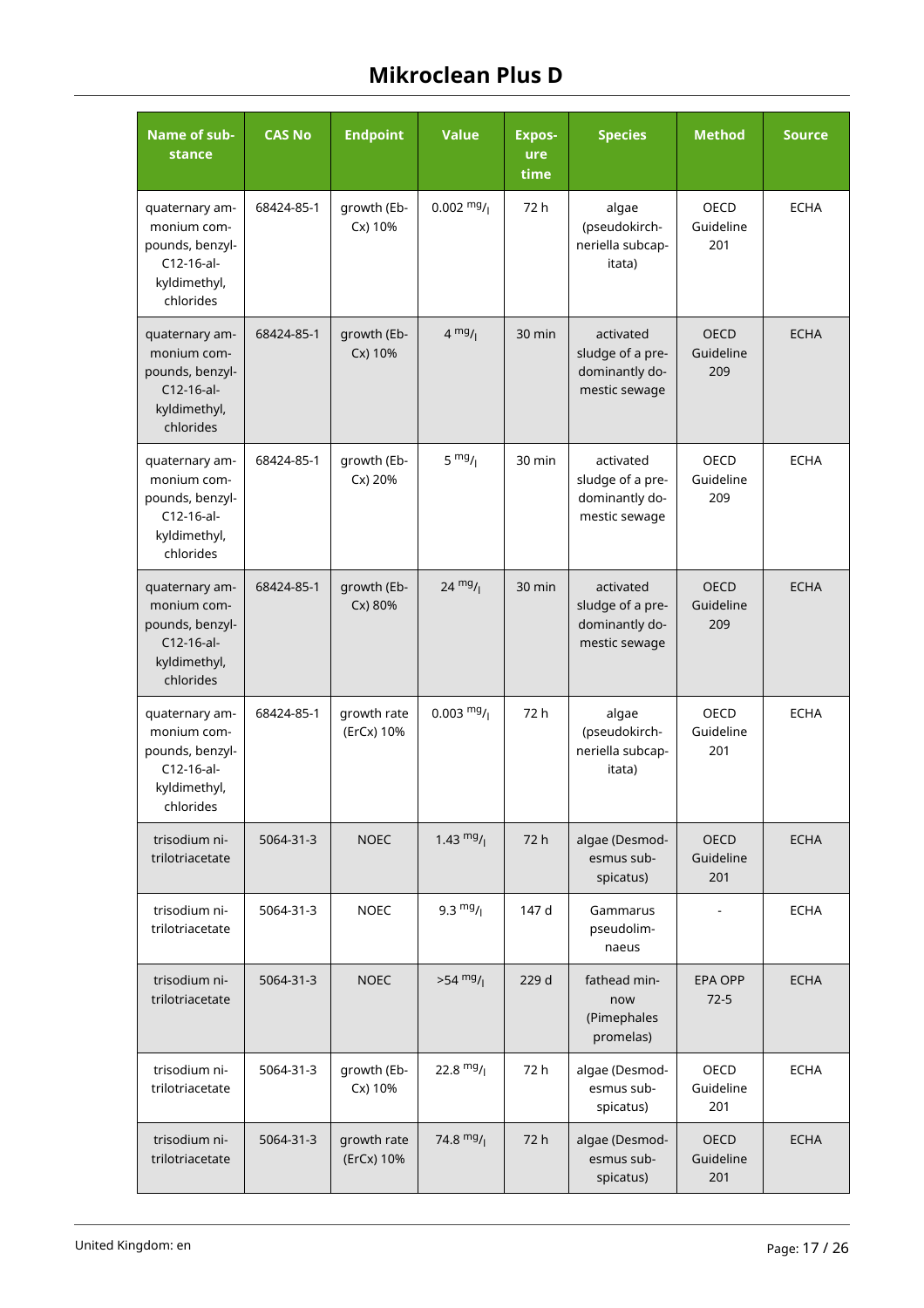## **12.2 Persistence and degradability**

## **Degradability of components of the mixture**

| <b>Name of</b><br>substance                                                           | <b>CAS No</b> | <b>Process</b>                 | <b>Degradation</b><br>rate | <b>Time</b>     | <b>Method</b>                                | <b>Source</b> |
|---------------------------------------------------------------------------------------|---------------|--------------------------------|----------------------------|-----------------|----------------------------------------------|---------------|
| 2-aminoethan-<br>ol                                                                   | 141-43-5      | DOC removal                    | >90%                       | 21 <sub>d</sub> | OECD<br>Guideline 301<br>A                   | <b>ECHA</b>   |
| propan-2-ol                                                                           | $67 - 63 - 0$ | oxygen deple-<br>tion          | 53 %                       | 5d              | EU method<br>C.5                             | <b>ECHA</b>   |
| quaternary<br>ammonium<br>compounds,<br>benzyl-C12-16-<br>alkyldimethyl,<br>chlorides | 68424-85-1    | oxygen deple-<br>tion          | 63 %                       | 28 d            | OECD<br>Guideline 301<br>D                   | <b>ECHA</b>   |
| quaternary<br>ammonium<br>compounds,<br>benzyl-C12-16-<br>alkyldimethyl,<br>chlorides | 68424-85-1    | carbon diox-<br>ide generation | 95.5%                      | 28 <sub>d</sub> | <b>OECD</b><br>Guideline 301<br><sub>B</sub> | <b>ECHA</b>   |
| trisodium ni-<br>trilotriacetate                                                      | 5064-31-3     | DOC removal                    | 100 %                      | 14 <sub>d</sub> | OECD<br>Guideline 301<br>E                   | <b>ECHA</b>   |

## **Biodegradation**

The relevant substances of the mixture are readily biodegradable. Test data are not available for the complete mixture.

## **Persistence**

No data available.

## **12.3 Bioaccumulative potential**

Test data are not available for the complete mixture.

## **Bioaccumulative potential of components of the mixture**

| Name of substance                                                            | <b>CAS No</b> | <b>BCF</b> | Log KOW      |
|------------------------------------------------------------------------------|---------------|------------|--------------|
| 2-aminoethanol                                                               | 141-43-5      | 2.5        | -            |
| quaternary ammonium<br>compounds, benzyl-C12-16-<br>alkyldimethyl, chlorides | 68424-85-1    | 79         | 0.004(20 °C) |

## **12.4 Mobility in soil**

No data available.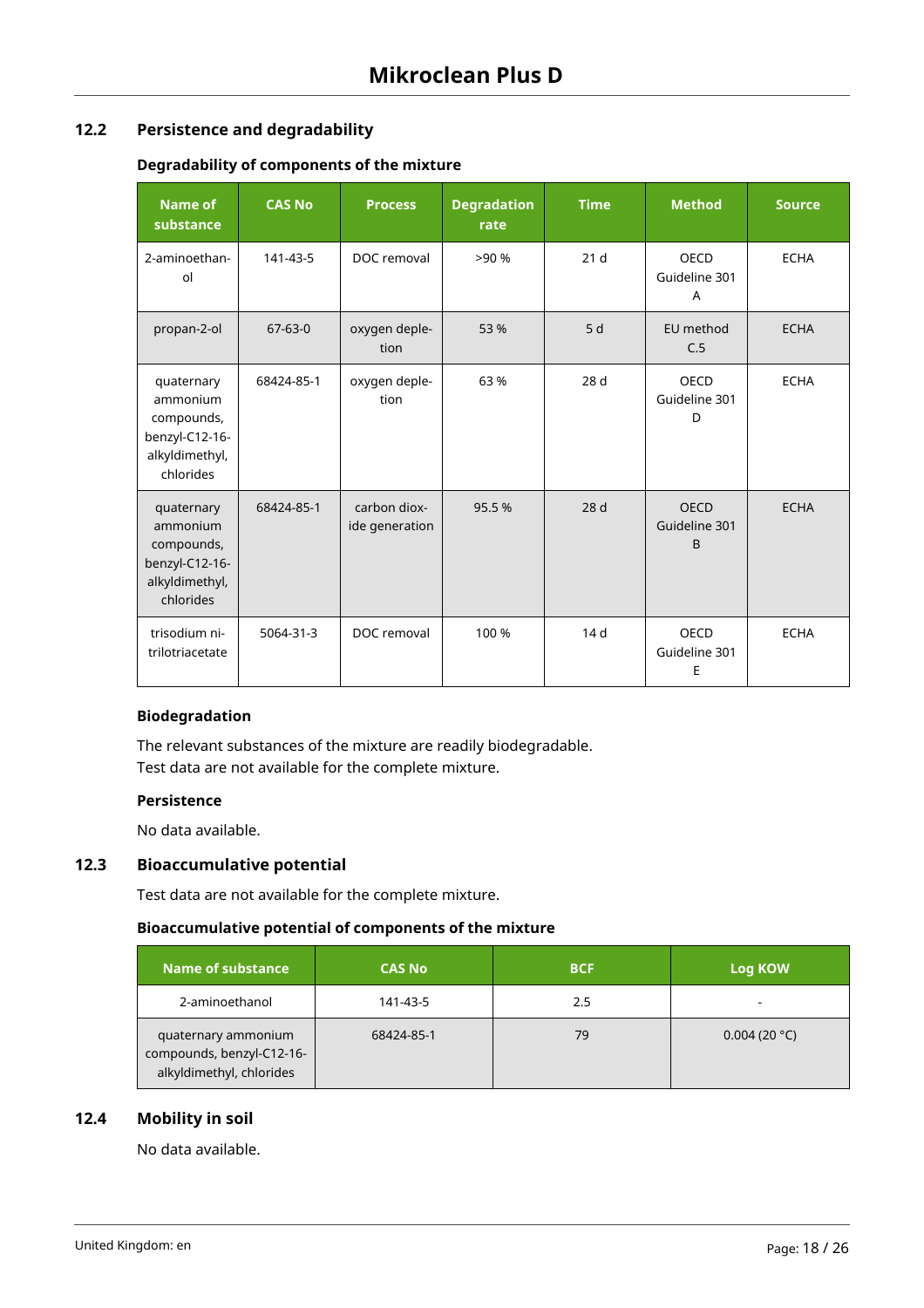## **12.5 Results of PBT and vPvB assessment**

This mixture does not contain any substances that are assessed to be a PBT or a vPvB.

### **12.6 Endocrine disrupting properties**

None of the ingredients are listed.

## **12.7 Other adverse effects**

Data are not available.

#### **Remarks**

Wassergefährdungsklasse, WGK (water hazard class): 2

## **SECTION 13: Disposal considerations**

## **13.1 Waste treatment methods**

This material and its container must be disposed of as hazardous waste.

#### **Sewage disposal-relevant information**

Do not empty into drains.

## **Waste treatment of containers/packagings**

Completely emptied packages can be recycled. Handle contaminated packages in the same way as the substance itself.

#### **Remarks**

Please consider the relevant national or regional provisions.

## **SECTION 14: Transport information**

| 14.1 | UN number or ID number                        |                                         |
|------|-----------------------------------------------|-----------------------------------------|
|      | <b>ADR/RID/ADN</b>                            | <b>UN1903</b>                           |
|      | <b>IMDG-Code</b>                              | <b>UN1903</b>                           |
|      | <b>ICAO-TI</b>                                | <b>UN1903</b>                           |
| 14.2 | UN proper shipping name                       |                                         |
|      | <b>ADR/RID/ADN</b>                            | DISINFECTANT, LIQUID, CORROSIVE, N.O.S. |
|      | <b>IMDG-Code</b>                              | DISINFECTANT, LIQUID, CORROSIVE, N.O.S. |
|      | <b>ICAO-TI</b>                                | Disinfectant, liquid, corrosive, n.o.s. |
|      | <b>Technical name (hazardous ingredients)</b> | benzalkonium chloride, ethanolamine     |
| 14.3 | <b>Transport hazard class(es)</b>             |                                         |
|      | <b>ADR/RID/ADN</b>                            | 8                                       |
|      | <b>IMDG-Code</b>                              | 8                                       |
|      | <b>ICAO-TI</b>                                | 8                                       |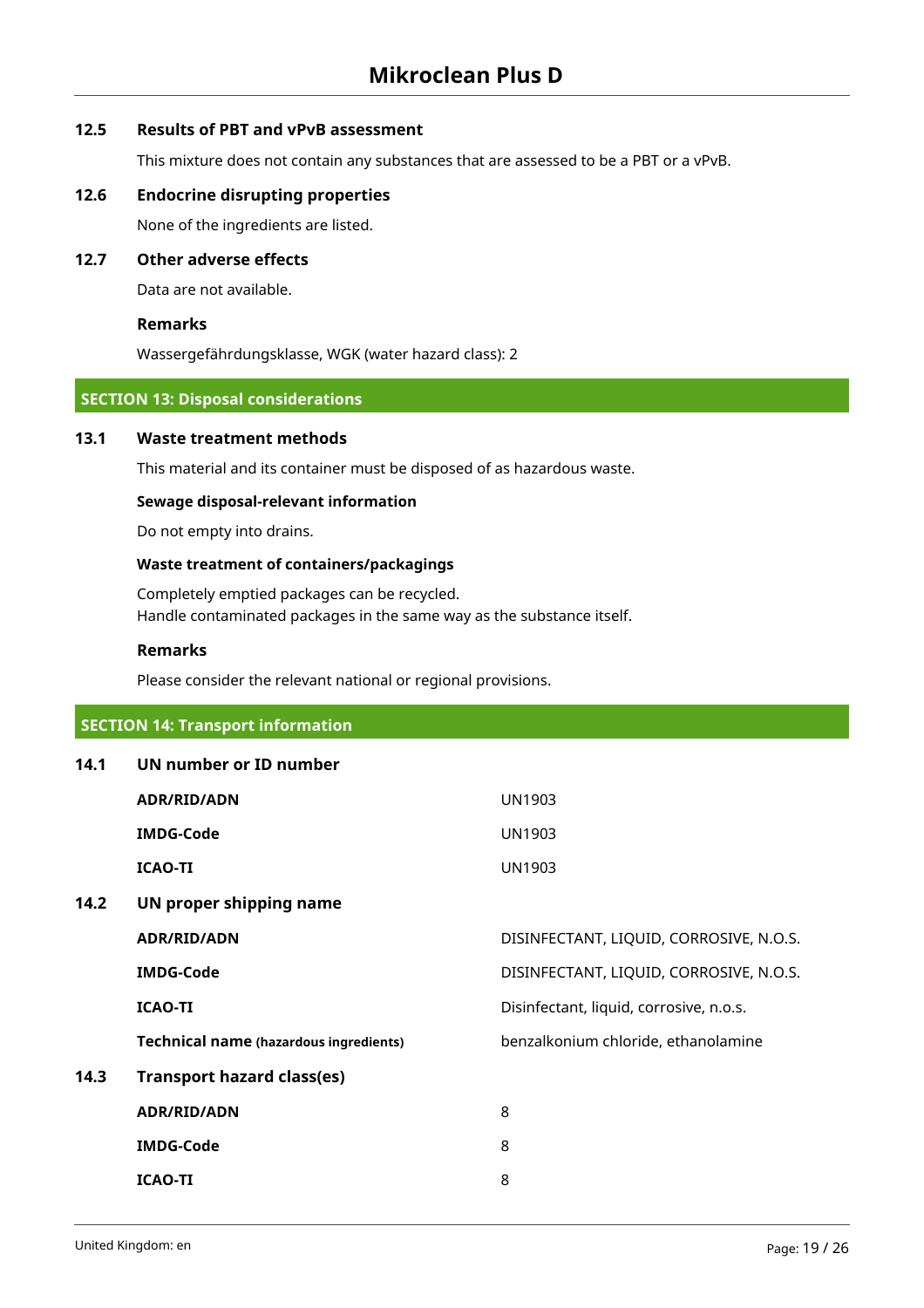| 14.4 | <b>Packing group</b>                                                |                                      |
|------|---------------------------------------------------------------------|--------------------------------------|
|      | <b>ADR/RID/ADN</b>                                                  | III                                  |
|      | <b>IMDG-Code</b>                                                    | III                                  |
|      | <b>ICAO-TI</b>                                                      | Ш                                    |
| 14.5 | <b>Environmental hazards</b>                                        | hazardous to the aquatic environment |
|      | <b>Environmentally hazardous substance (aquatic</b><br>environment) | benzalkonium chloride                |
| 14.6 | <b>Special precautions for user</b>                                 |                                      |
| 14.7 | Maritime transport in bulk according to IMO -<br>instruments        |                                      |

## **14.8 Information for each of the UN Model Regulations**

## **Transport of dangerous goods by road, rail and inland waterway (ADR/RID/ADN) Additional information**

| Particulars in the transport document                                            | UN1903, DISINFECTANT, LIQUID, CORROSIVE,<br>N.O.S., (contains: benzalkonium chloride, ethano-<br>lamine), 8, III, (E), environmentally hazardous |
|----------------------------------------------------------------------------------|--------------------------------------------------------------------------------------------------------------------------------------------------|
| Classification code                                                              | C <sub>9</sub>                                                                                                                                   |
| Danger label(s)                                                                  | 8, fish and tree                                                                                                                                 |
|                                                                                  |                                                                                                                                                  |
| <b>Environmental hazards</b>                                                     | yes<br>(hazardous to the aquatic environment)                                                                                                    |
| Special provisions (SP)                                                          | 274                                                                                                                                              |
| Excepted quantities (EQ)                                                         | E <sub>1</sub>                                                                                                                                   |
| Limited quantities (LQ)                                                          | 5L                                                                                                                                               |
| Transport category (TC)                                                          | 3                                                                                                                                                |
| Tunnel restriction code (TRC)                                                    | E                                                                                                                                                |
| Hazard identification No                                                         | 80                                                                                                                                               |
| <b>Emergency Action Code</b>                                                     | 2X                                                                                                                                               |
| <b>International Maritime Dangerous Goods Code (IMDG) Additional information</b> |                                                                                                                                                  |
| Marine pollutant                                                                 | yes                                                                                                                                              |
|                                                                                  | (hazardous to the aquatic environment)                                                                                                           |
|                                                                                  | (benzalkonium chloride)                                                                                                                          |

Danger label(s) 8, fish and tree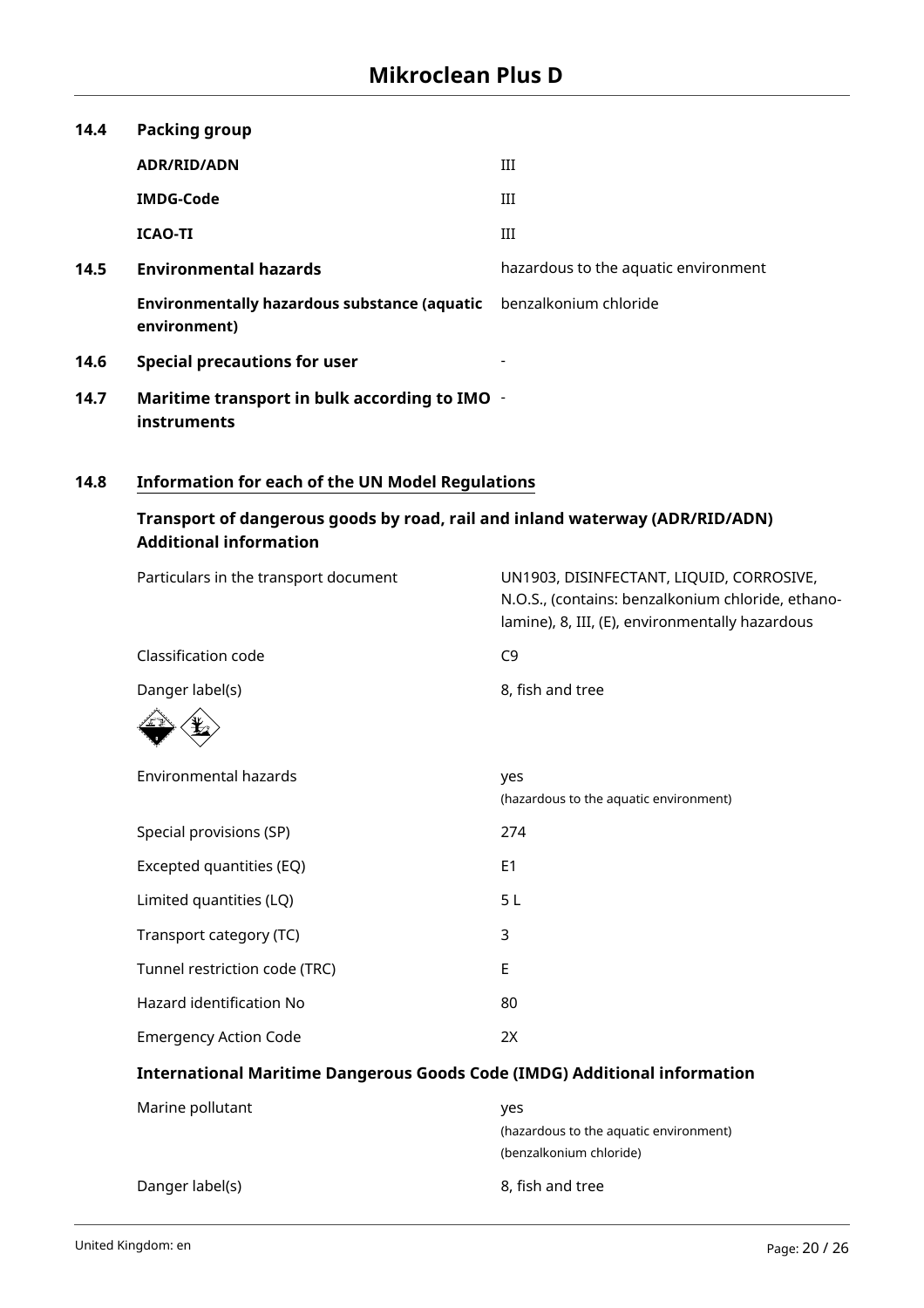| Special provisions (SP)                                                                 | 223, 274                                      |  |  |
|-----------------------------------------------------------------------------------------|-----------------------------------------------|--|--|
| Excepted quantities (EQ)                                                                | E <sub>1</sub>                                |  |  |
| Limited quantities (LQ)                                                                 | 5L                                            |  |  |
| EmS                                                                                     | F-A, S-B                                      |  |  |
| Stowage category                                                                        | A                                             |  |  |
| <b>International Civil Aviation Organization (ICAO-IATA/DGR) Additional information</b> |                                               |  |  |
| Environmental hazards                                                                   | yes<br>(hazardous to the aquatic environment) |  |  |
| Danger label(s)                                                                         | 8                                             |  |  |
|                                                                                         |                                               |  |  |
| Special provisions (SP)                                                                 | A3                                            |  |  |

## **15.1 Safety, health and environmental regulations/legislation specific for the substance or mixture**

**SECTION 15: Regulatory information**

## **Relevant provisions of the European Union (EU)**

Excepted quantities (EQ) E1

Limited quantities (LQ) 1 L

## **Restrictions according to REACH, Annex XVII**

| <b>Name</b>       | Name acc. to inventory                                                                                   | <b>CAS No</b> | <b>Restriction</b> |
|-------------------|----------------------------------------------------------------------------------------------------------|---------------|--------------------|
| Mikroclean Plus D | this product meets the criteria for clas-<br>sification in accordance with Regulation<br>No 1272/2008/EC |               | R3                 |
| propan-2-ol       | flammable / pyrophoric                                                                                   |               | R40                |

#### **Legend**

R3 1. Shall not be used in:

- ornamental articles intended to produce light or colour effects by means of different phases, for example in ornamental lamps and ashtrays,

- tricks and jokes,

- games for one or more participants, or any article intended to be used as such, even with ornamental aspects, 2. Articles not complying with paragraph 1 shall not be placed on the market.

3. Shall not be placed on the market if they contain a colouring agent, unless required for fiscal reasons, or perfume, or both, if they:

— can be used as fuel in decorative oil lamps for supply to the general public, and

— present an aspiration hazard and are labelled with H304.

4. Decorative oil lamps for supply to the general public shall not be placed on the market unless they conform to the European Standard on Decorative oil lamps (EN 14059) adopted by the European Committee for Standardisation (CEN).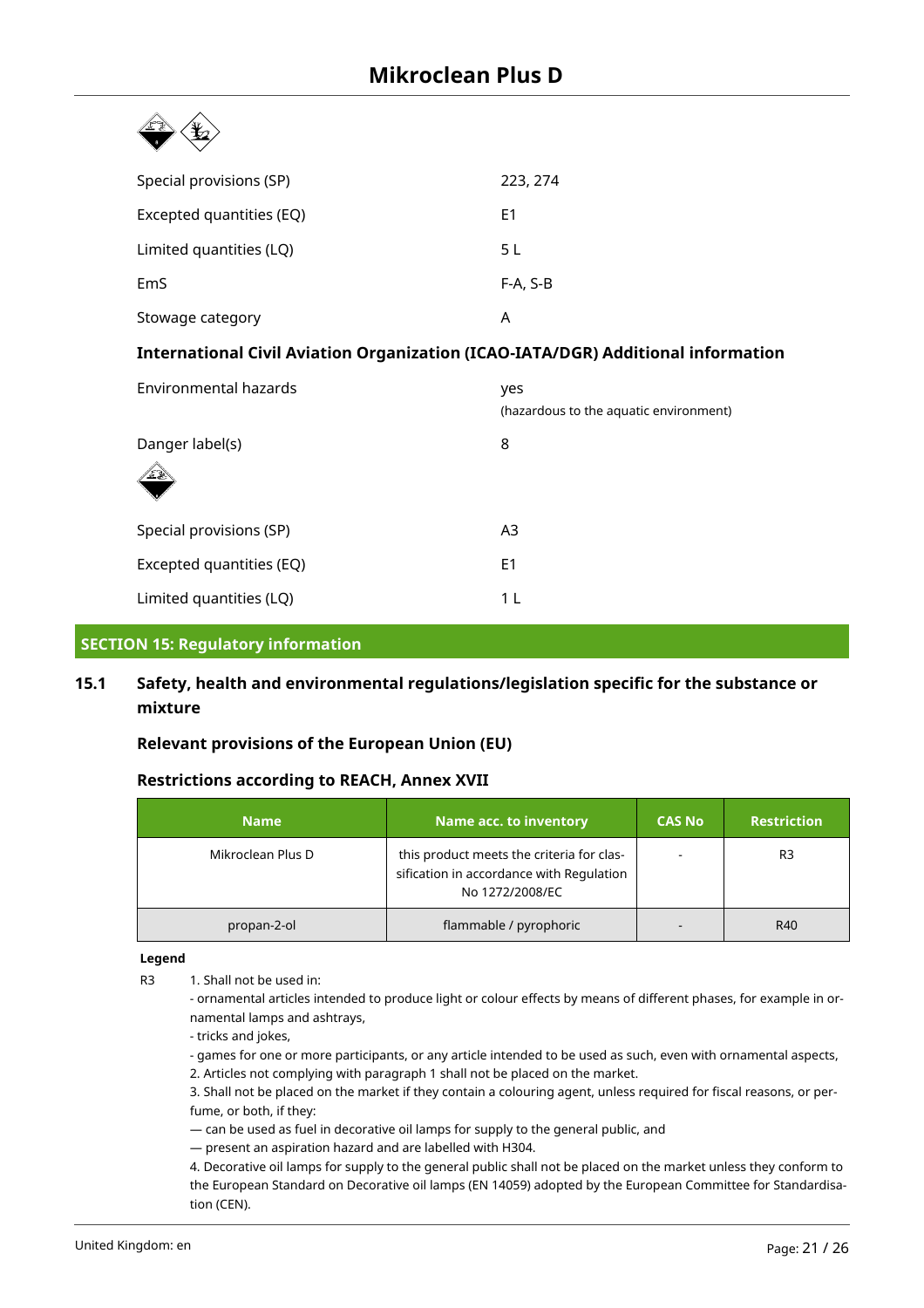#### **Legend**

5. Without prejudice to the implementation of other Union provisions relating to the classification, labelling and packaging of substances and mixtures, suppliers shall ensure, before the placing on the market, that the following requirements are met:

(a) lamp oils, labelled with H304, intended for supply to the general public are visibly, legibly and indelibly marked as follows: "Keep lamps filled with this liquid out of the reach of children"; and, by 1 December 2010, "Just a sip of lamp oil – or even sucking the wick of lamps – may lead to life-threatening lung damage"; (b) grill lighter fluids, labelled with H304, intended for supply to the general public are legibly and indelibly marked by 1 December 2010 as follows: 'Just a sip of grill lighter fluid may lead to life threatening lung damage'; (c) lamps oils and grill lighters, labelled with H304, intended for supply to the general public are packaged in black opaque containers not exceeding 1 litre by 1 December 2010.';

R40 1. Shall not be used, as substance or as mixtures in aerosol dispensers where these aerosol dispensers are intended for supply to the general public for entertainment and decorative purposes such as the following: - metallic glitter intended mainly for decoration,

- artificial snow and frost,
- 'whoopee' cushions,
- silly string aerosols,
- imitation excrement,
- horns for parties,
- decorative flakes and foams,
- artificial cobwebs,
- stink bombs.

2. Without prejudice to the application of other Community provisions on the classification, packaging and labelling of substances, suppliers shall ensure before the placing on the market that the packaging of aerosol dispensers referred to above is marked visibly, legibly and indelibly with:

'For professional users only'.

3. By way of derogation, paragraphs 1 and 2 shall not apply to the aerosol dispensers referred to Article 8 (1a) of Council Directive 75/324/EEC (2).

4. The aerosol dispensers referred to in paragraphs 1 and 2 shall not be placed on the market unless they conform to the requirements indicated.

## **List of substances subject to authorisation (REACH, Annex XIV) / SVHC - candidate list**

None of the ingredients are listed.

#### **Seveso Directive**

| 2012/18/EU (Seveso III) |                                                                         |                                                                                                 |              |  |  |
|-------------------------|-------------------------------------------------------------------------|-------------------------------------------------------------------------------------------------|--------------|--|--|
| <b>No</b>               | <b>Dangerous substance/hazard categories</b>                            | Qualifying quantity (tonnes) for the ap-<br>plication of lower and upper-tier re-<br>quirements | <b>Notes</b> |  |  |
| E <sub>1</sub>          | environmental hazards (hazardous to the aquatic<br>environment, cat. 1) | 100<br>200                                                                                      | 56)          |  |  |

**Notation**

56) hazardous to the Aquatic Environment in category Acute 1 or Chronic 1

## **Regulation (EU) 2019/1148 of the European Parliament and of the Council of 20 June 2019 on the marketing and use of explosives precursors, amending Regulation (EC) No 1907/ 2006 and repealing Regulation (EU) No 98/2013**

None of the ingredients are listed.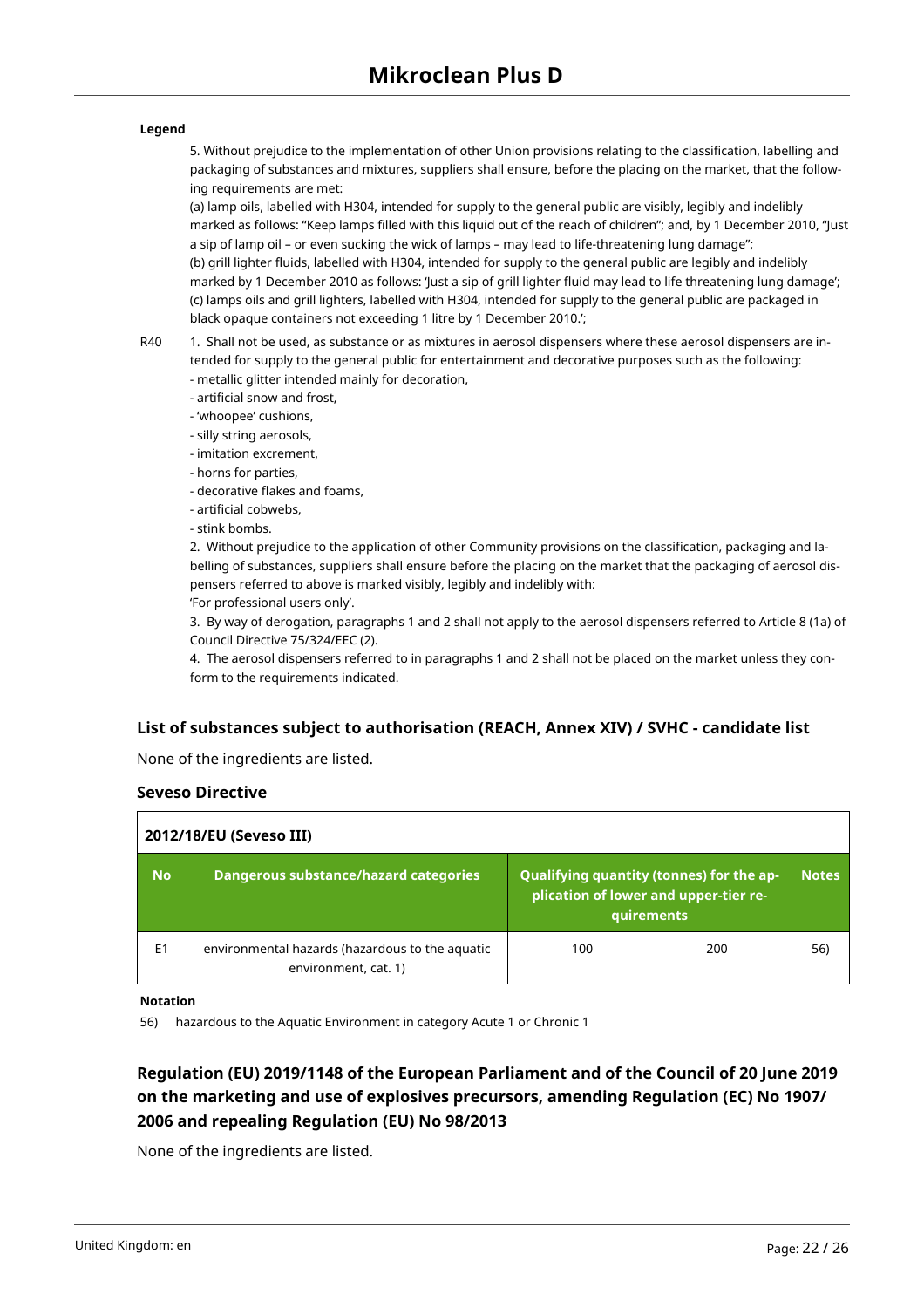## **Regulation on substances that deplete the ozone layer (ODS)**

None of the ingredients are listed.

## **Regulation concerning the export and import of hazardous chemicals (PIC)**

None of the ingredients are listed.

## **Regulation on persistent organic pollutants (POP)**

None of the ingredients are listed.

## **15.2 Chemical Safety Assessment**

No Chemical Safety Assessment has been carried out for this mixture by the supplier. Chemical safety assessments for substances in this mixture were not carried out.

## **SECTION 16: Other information**

## **Indication of changes (revised safety data sheet)**

| <b>Section</b> | <b>Former entry (text/value)</b>                                                                                                       | <b>Actual entry (text/value)</b>                                                              |
|----------------|----------------------------------------------------------------------------------------------------------------------------------------|-----------------------------------------------------------------------------------------------|
| 3.2            |                                                                                                                                        | Hazardous ingredients:<br>change in the listing (table)                                       |
| 8.1            |                                                                                                                                        | Relevant DNELs of components of the mixture:<br>change in the listing (table)                 |
| 8.1            |                                                                                                                                        | Relevant PNECs of components of the mixture:<br>change in the listing (table)                 |
| 14.8           | Marine pollutant:<br>yes<br>(hazardous to the aquatic environment)                                                                     | Marine pollutant:<br>yes<br>(hazardous to the aquatic environment)<br>(benzalkonium chloride) |
| 14.8           | Proper shipping name:<br>UN1903, Disinfectant, liquid, corrosive, n.o.s., (con-<br>tains: benzalkonium chloride, ethanolamine), 8, III |                                                                                               |

## **Abbreviations and acronyms**

| Abbr.                | <b>Descriptions of used abbreviations</b>                                                                                                                                                                                     |
|----------------------|-------------------------------------------------------------------------------------------------------------------------------------------------------------------------------------------------------------------------------|
| 2006/15/EC           | Commission Directive establishing a second list of indicative occupational exposure limit values in<br>implementation of Council Directive 98/24/EC and amending Directives 91/322/EEC and 2000/39/EC                         |
| Acute Tox.           | Acute toxicity                                                                                                                                                                                                                |
| <b>ADN</b>           | Accord européen relatif au transport international des marchandises dangereuses par voies de nav-<br>igation intérieures (European Agreement concerning the International Carriage of Dangerous Goods<br>by Inland Waterways) |
| <b>ADR</b>           | Accord européen relatif au transport international des marchandises dangereuses par route<br>(European Agreement concerning the International Carriage of Dangerous Goods by Road)                                            |
| ADR/RID/ADN          | European Agreements concerning the International Carriage of Dangerous Goods by Road/Rail/In-<br>land Waterways (ADR/RID/ADN)                                                                                                 |
| <b>Aquatic Acute</b> | Hazardous to the aquatic environment - acute hazard                                                                                                                                                                           |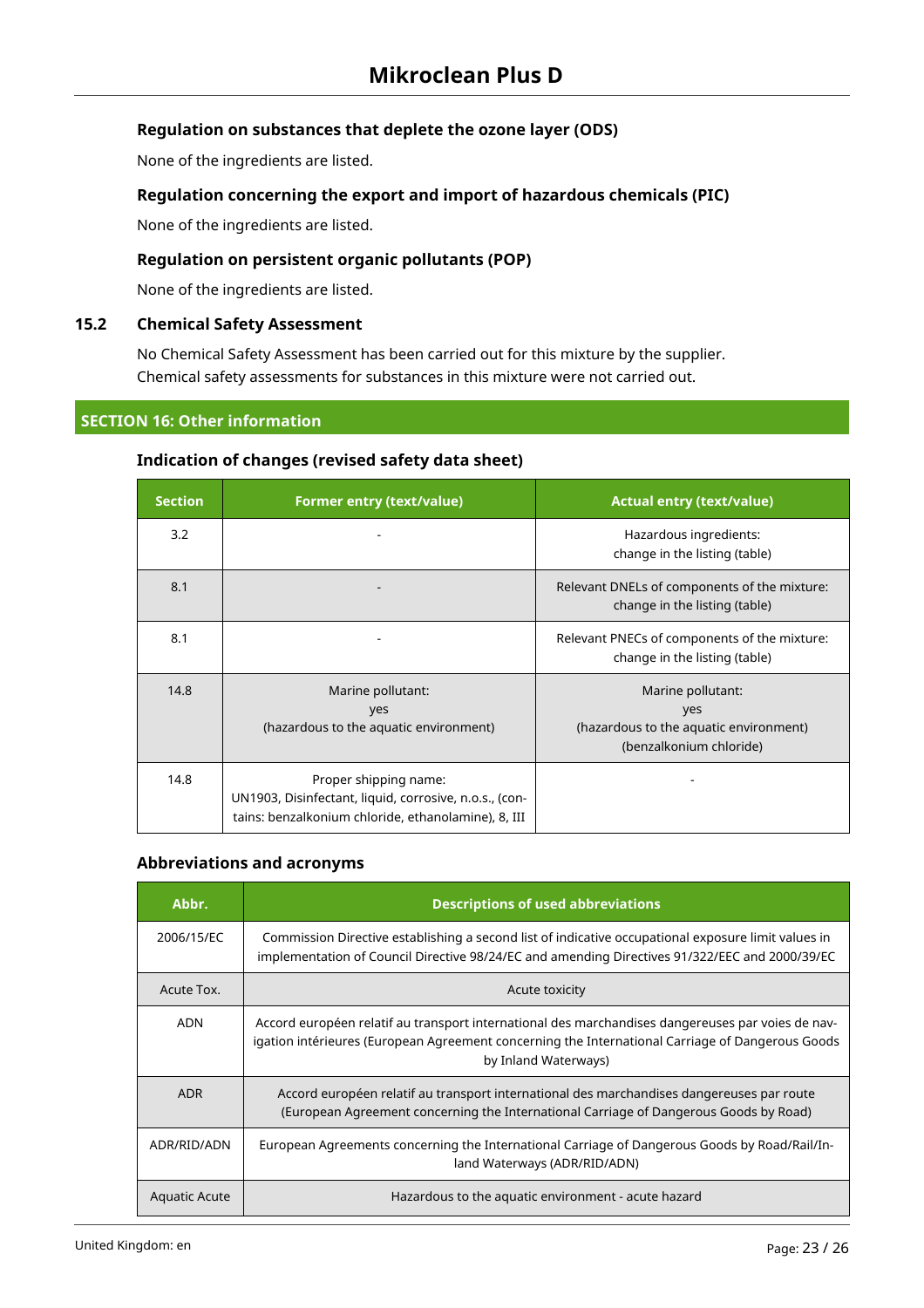| Abbr.                | <b>Descriptions of used abbreviations</b>                                                                                                                                             |
|----------------------|---------------------------------------------------------------------------------------------------------------------------------------------------------------------------------------|
| Aquatic Chron-<br>ic | Hazardous to the aquatic environment - chronic hazard                                                                                                                                 |
| <b>ATE</b>           | <b>Acute Toxicity Estimate</b>                                                                                                                                                        |
| <b>BCF</b>           | <b>Bioconcentration factor</b>                                                                                                                                                        |
| Carc.                | Carcinogenicity                                                                                                                                                                       |
| CAS                  | Chemical Abstracts Service (service that maintains the most comprehensive list of chemical sub-<br>stances)                                                                           |
| <b>CLP</b>           | Regulation (EC) No 1272/2008 on classification, labelling and packaging of substances and mixtures                                                                                    |
| <b>DGR</b>           | Dangerous Goods Regulations (see IATA/DGR)                                                                                                                                            |
| <b>DNEL</b>          | Derived No-Effect Level                                                                                                                                                               |
| EbC50                | $\equiv$ EC50: in this method, that concentration of test substance which results in a 50 % reduction in<br>either growth (EbC50) or growth rate (ErC50) relative to the control      |
| <b>EC50</b>          | Effective Concentration 50 %. The EC50 corresponds to the concentration of a tested substance caus-<br>ing 50 % changes in response (e.g. on growth) during a specified time interval |
| EC No                | The EC Inventory (EINECS, ELINCS and the NLP-list) is the source for the seven-digit EC number, an<br>identifier of substances commercially available within the EU (European Union)  |
| EH40/2005            | EH40/2005 Workplace exposure limits (http://www.nationalarchives.gov.uk/doc/open-government-li-<br>cence/)                                                                            |
| <b>EINECS</b>        | European Inventory of Existing Commercial Chemical Substances                                                                                                                         |
| <b>ELINCS</b>        | European List of Notified Chemical Substances                                                                                                                                         |
| EmS                  | <b>Emergency Schedule</b>                                                                                                                                                             |
| ErC50                | $\equiv$ EC50: in this method, that concentration of test substance which results in a 50 % reduction in<br>either growth (EbC50) or growth rate (ErC50) relative to the control      |
| Eye Dam.             | Seriously damaging to the eye                                                                                                                                                         |
| Eye Irrit.           | Irritant to the eye                                                                                                                                                                   |
| Flam. Liq.           | Flammable liquid                                                                                                                                                                      |
| <b>GHS</b>           | "Globally Harmonized System of Classification and Labelling of Chemicals" developed by the United<br><b>Nations</b>                                                                   |
| <b>IATA</b>          | <b>International Air Transport Association</b>                                                                                                                                        |
| <b>IATA/DGR</b>      | Dangerous Goods Regulations (DGR) for the air transport (IATA)                                                                                                                        |
| ICAO                 | <b>International Civil Aviation Organization</b>                                                                                                                                      |
| ICAO-TI              | Technical instructions for the safe transport of dangerous goods by air                                                                                                               |
| <b>IMDG</b>          | International Maritime Dangerous Goods Code                                                                                                                                           |
| IMDG-Code            | International Maritime Dangerous Goods Code                                                                                                                                           |
| index No             | The Index number is the identification code given to the substance in Part 3 of Annex VI to Regula-<br>tion (EC) No 1272/2008                                                         |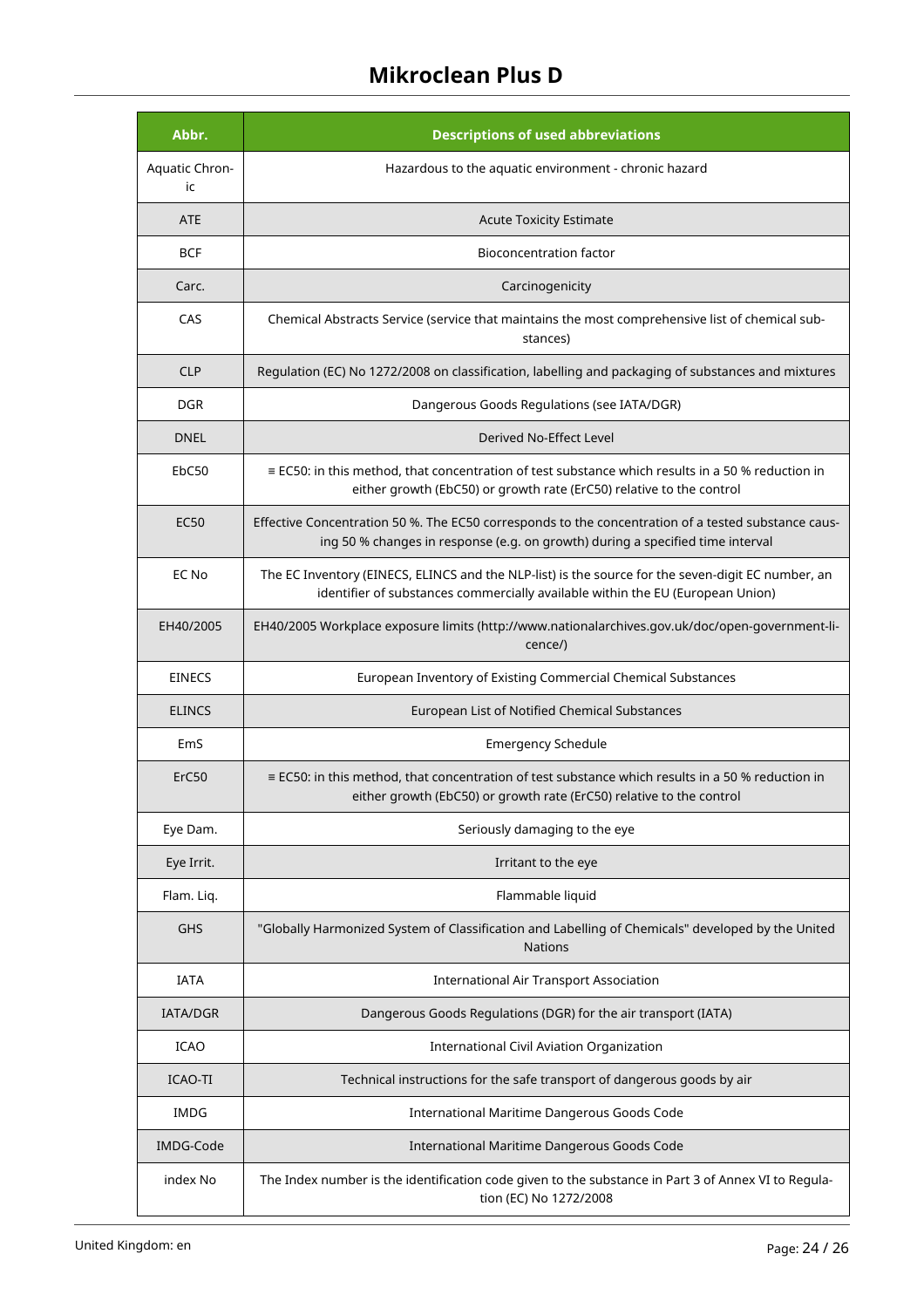| Abbr.          | <b>Descriptions of used abbreviations</b>                                                                                                                                                                                                                                                        |
|----------------|--------------------------------------------------------------------------------------------------------------------------------------------------------------------------------------------------------------------------------------------------------------------------------------------------|
| <b>IOELV</b>   | Indicative occupational exposure limit value                                                                                                                                                                                                                                                     |
| <b>LC50</b>    | Lethal Concentration 50%: the LC50 corresponds to the concentration of a tested substance causing<br>50 % lethality during a specified time interval                                                                                                                                             |
| LD50           | Lethal Dose 50 %: the LD50 corresponds to the dose of a tested substance causing 50 % lethality dur-<br>ing a specified time interval                                                                                                                                                            |
| <b>LOEC</b>    | Lowest Observed Effect Concentration                                                                                                                                                                                                                                                             |
| log KOW        | n-Octanol/water                                                                                                                                                                                                                                                                                  |
| M-factor       | Means a multiplying factor. It is applied to the concentration of a substance classified as hazardous<br>to the aquatic environment acute category 1 or chronic category 1, and is used to derive by the sum-<br>mation method the classification of a mixture in which the substance is present |
| <b>NLP</b>     | No-Longer Polymer                                                                                                                                                                                                                                                                                |
| <b>NOEC</b>    | No Observed Effect Concentration                                                                                                                                                                                                                                                                 |
| <b>PBT</b>     | Persistent, Bioaccumulative and Toxic                                                                                                                                                                                                                                                            |
| <b>PNEC</b>    | <b>Predicted No-Effect Concentration</b>                                                                                                                                                                                                                                                         |
| ppm            | Parts per million                                                                                                                                                                                                                                                                                |
| <b>REACH</b>   | Registration, Evaluation, Authorisation and Restriction of Chemicals                                                                                                                                                                                                                             |
| <b>RID</b>     | Règlement concernant le transport International ferroviaire des marchandises Dangereuses (Regula-<br>tions concerning the International carriage of Dangerous goods by Rail)                                                                                                                     |
| Skin Corr.     | Corrosive to skin                                                                                                                                                                                                                                                                                |
| Skin Irrit.    | Irritant to skin                                                                                                                                                                                                                                                                                 |
| <b>STEL</b>    | Short-term exposure limit                                                                                                                                                                                                                                                                        |
| <b>STOT SE</b> | Specific target organ toxicity - single exposure                                                                                                                                                                                                                                                 |
| SVHC           | Substance of Very High Concern                                                                                                                                                                                                                                                                   |
| <b>TWA</b>     | Time-weighted average                                                                                                                                                                                                                                                                            |
| vPvB           | Very Persistent and very Bioaccumulative                                                                                                                                                                                                                                                         |
| WEL            | Workplace exposure limit                                                                                                                                                                                                                                                                         |

## **Key literature references and sources for data**

Regulation (EC) No 1272/2008 on classification, labelling and packaging of substances and mixtures. Regulation (EC) No. 1907/2006 (REACH).

Transport of dangerous goods by road, rail and inland waterway (ADR/RID/ADN). International Maritime Dangerous Goods Code (IMDG). Dangerous Goods Regulations (DGR) for the air transport (IATA).